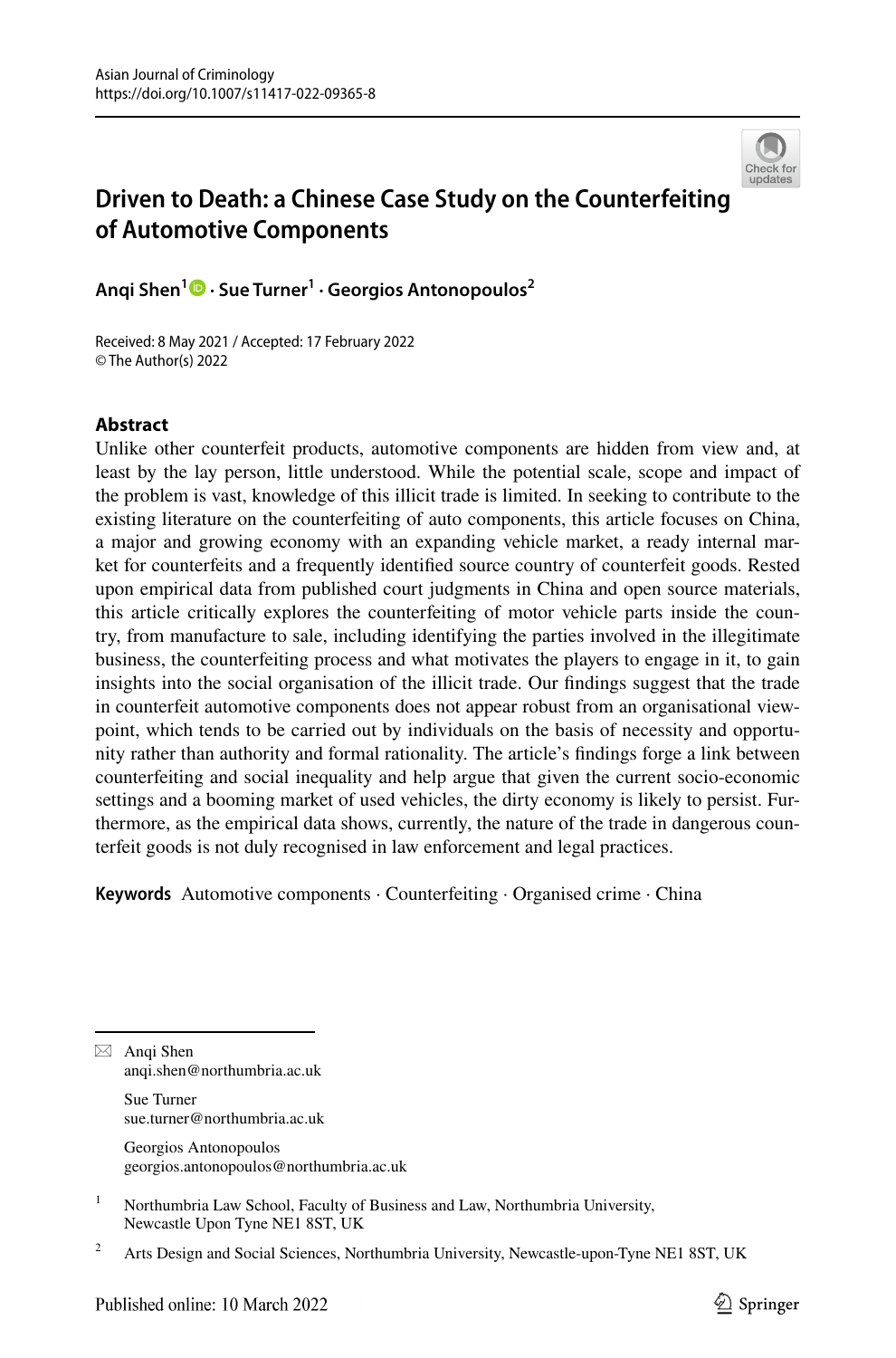## **Introduction**

In today's globalised market, it is difficult to be sure exactly where the products we buy have come from. Unlike everyday consumer products, we are not so familiar with certain types of goods, such as car parts. We might not even know what a brake pad looks like, few of us would ask the origin of the parts ftted into our cars, and we tend to assume that they are legitimate and ft for purpose. The fact is that, like other consumer goods, automotive components may be counterfeit, and counterfeits may be substandard and dangerous. While fake vehicle components are safety–critical, and potentially deadly, our knowledge about their origins and market is limited due to a lack of research.

In the late 1990s, the motor industry estimated that the losses from the sale of counterfeit parts were US\$12 billion in the USA and Europe only (OECD, [1998\)](#page-17-0). More recent journalistic information suggests that the illicit trade has been increasing (e.g. Aftermarket News, [2020](#page-16-0); Guardian, [2019](#page-16-1); Telegraph, [2018](#page-18-0)). Huge quantities of counterfeit vehicle products have been intercepted at the European Union (EU)'s freight terminals and border crossings. Inside the EU, over  $\epsilon$ 2 billion are lost every year in the market to counterfeit tyres and batteries alone, and that possibly one in fve spare or replacement vehicle parts purchased via the Internet is counterfeit (Telegraph, [2018](#page-18-0); UK Government, [2018\)](#page-18-1). In the UK, in 2016, tens of thousands of fake car parts, including 250 Audi and Volkswagen radiator grills, were seized in Bradford, and this may be only the tip of the iceberg (City of London Police, [2017](#page-16-2); Financial Times, [2017;](#page-16-3) Telegraph & Argus, [2017\)](#page-18-2). While the Trading Standards Institute has claimed that the actual scale of automotive component counterfeiting in Britain is unknown (The Telegraph, [2018\)](#page-18-0), steps have more recently been taken to raise awareness of the danger of counterfeit parts (IP Crime Group, [2020](#page-17-1)).

The counterfeit parts trade is recognised to be cross-national (Lewis, [2009;](#page-17-2) Phillips, [2005;](#page-17-3) Yar, [2005](#page-18-3)). In the UK in November 2017, a man in Brent, Greater London, was sentenced for buying and selling online counterfeit car parts from China (Trading Standards UK, [2017\)](#page-18-4). Indeed, China has been cited as the major source of counterfeit auto parts (OECD/EUIPO, [2018\)](#page-17-4), although this illegal trade is also linked to other Asian regions (see Hindustan Times, [2010;](#page-17-5) The Economic Times, [2020\)](#page-16-4), and several countries in South America and South Africa have been identifed as 'newcomers' (OECD & European Union Intellectual Property Office, [2019;](#page-17-6) Telegraph, [2018](#page-18-0)). The Chinese news media do not shy away from reporting counterfeiting incidents as the dark side of the country's international trade. China News ([2016\)](#page-16-5), for example, reported that car parts were among the commodities frequently counterfeited for exportation. In a six-month period from January to June in 2011, counterfeit car components, along with fake mobile phone accessories, worth of more than RMB one million (slightly over US\$155,000) if they were genuine, were seized in *Guangdong*, including 250 boxes of Chevrolet parts marked with 'Made in USA' and 25 boxes of 'Nissan' piston rings (ifeng News, [2016](#page-17-7)).

The illicit trade may be deadly: counterfeit automotive components are typically inferior (Yar, [2005\)](#page-18-3). The use of fake parts may damage or destroy the performance of a motor vehicle and lead to serious safety consequences (Aftermarket News, [2020\)](#page-16-0). According to Interpol [\(2014\)](#page-17-8), as many as 45 per cent of road fatalities in Oman in 2012 were attributed to counterfeit spare parts. Telegraph ([2018](#page-18-0)), quoting the World Health Organisation, reported that in 2017, 36,000 fatalities and 1.5 million injuries were linked to defective counterfeit parts. In India, 20 per cent of all road accidents may be attributed to fake vehicle components (Economic Times, [2020](#page-16-4)).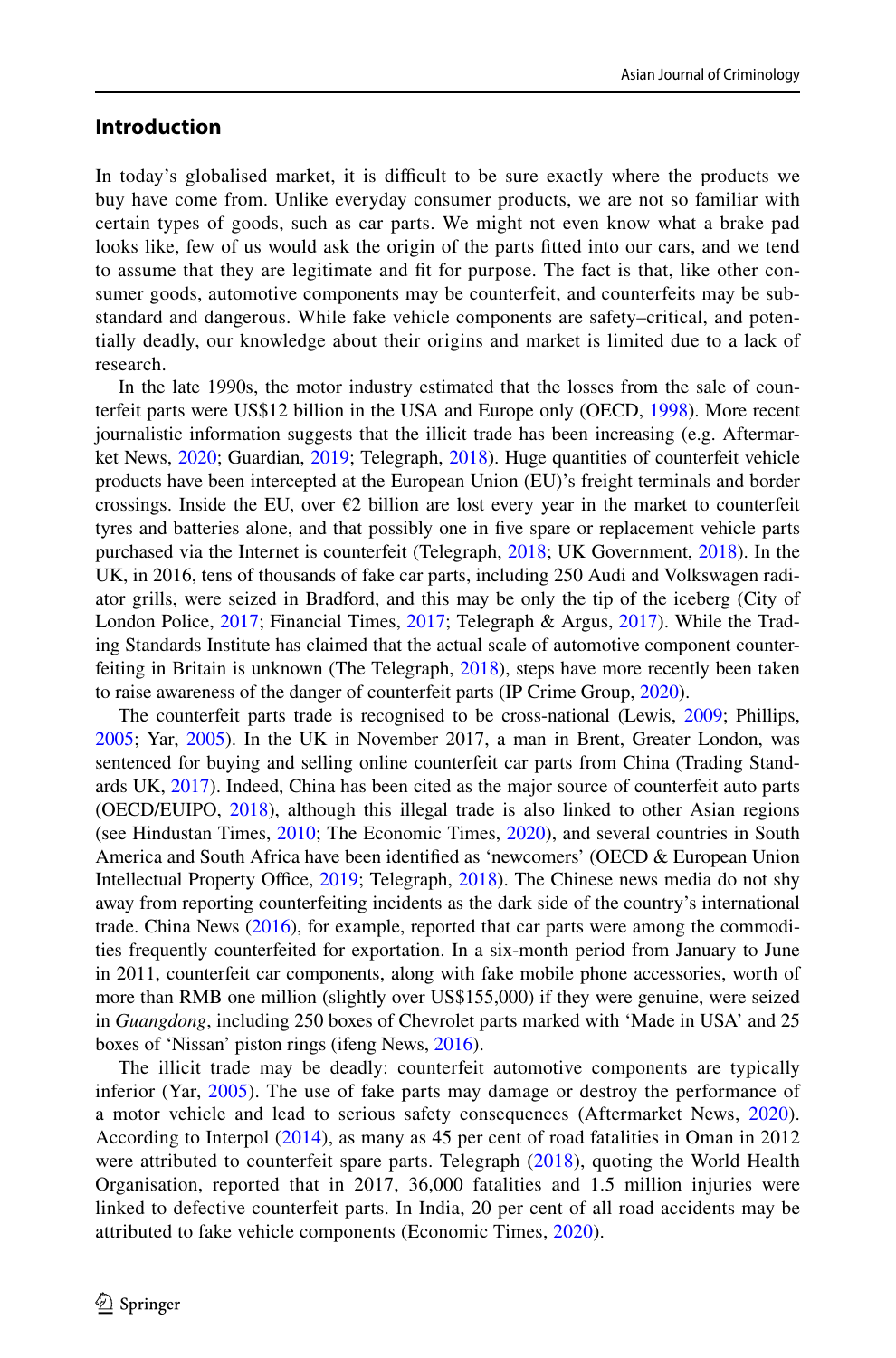Despite media reporting and government warnings (see UK Government, [2018\)](#page-18-1), academic research is scarce in this area with perhaps only one exception. Yar [\(2005](#page-18-3)), noting the neglect of research into intellectual property (IP) crime, cited the counterfeiting of automotive components as one of the instances and highlighted the threat it poses to public health and safety. The study went further to expound the developments in legislation, law enforcement and technological innovation to respond to the problem and, fnally, called for concerted attention of academics and practitioners in the felds. Today, more research has been done to bring to light IP crime and product counterfeiting in particular. However, there are remaining questions, including how is the illicit trade organised? Who are counterfeiters? With regard to cross-national transactions, when, where and how is the demand–supply link forged? What has been done to advance control and prevention of the problem? Answers to these questions are salient as they help extrapolate the nature, scale and trend of the counterfeiting trade to inform policymaking and enforcement practices. This study aims to search evidence to answer some of these questions, by examining the counterfeiting of automotive components in China—a major supplier of counterfeits (Phillips, [2005](#page-17-3))—to gain an insight into the 'multimillion-pound globalised business' (UK Government, [2018\)](#page-18-1).

This article has six sections. Following the introduction and the methodology, the article presents the Chinese case study in three sections, to explore the nature and social organisation of the trade in counterfeit automotive components, the pertinent laws and law enforcement responses. The fnal section concludes the article and argues that for dangerous counterfeit goods, such as fake vehicle components, emphasis should be placed on the potential serious harm that the counterfeiting trade poses to individuals and society. It calls for further research to dig out more pieces for the jigsaw puzzle and fnd better solutions to this social and economic malady.

# **Methods and Data**

The research used a mixed method approach, while empirical data was drawn largely from published court judgments in China. As of January 2020, 57 civil and criminal court judgments pertaining to the study were available online, including seven civil claims seeking remedies from counterfeiters involved in the trade in fake vehicle parts, and 50 criminal cases involving 85 convicted individuals and two legal persons. Judgments of 43 criminal cases were provided in full; for seven criminal appeal cases, only an abridged edition of the judgments was available, containing the concise information and the fnal decision. All of the judgments were read and re-read to allow several major themes to surface. In this research, secondary data was collected from a range of materials, including academic literature, official reports and open sources in both Chinese and English languages to gain a fuller and more nuanced understanding.

At this point, it would be appropriate to acknowledge the limitations of this research. The major limitation is related to the nature of court judgments in China, which are typically brief. They may not contain many details, nor legal reasoning, and the defendants' personal and background information may be missing. By extracting and disregarding all aspects of the ofenders' lifeworld (including their personal qualities), other than aspects of criminality relating to the evidential base of a specifc case, the variables of relationality between and among players in the business are restricted (Hobbs & Antonopoulos, [2014](#page-17-9)). Such important data would have allowed stronger and more in-depth analysis. Secondly,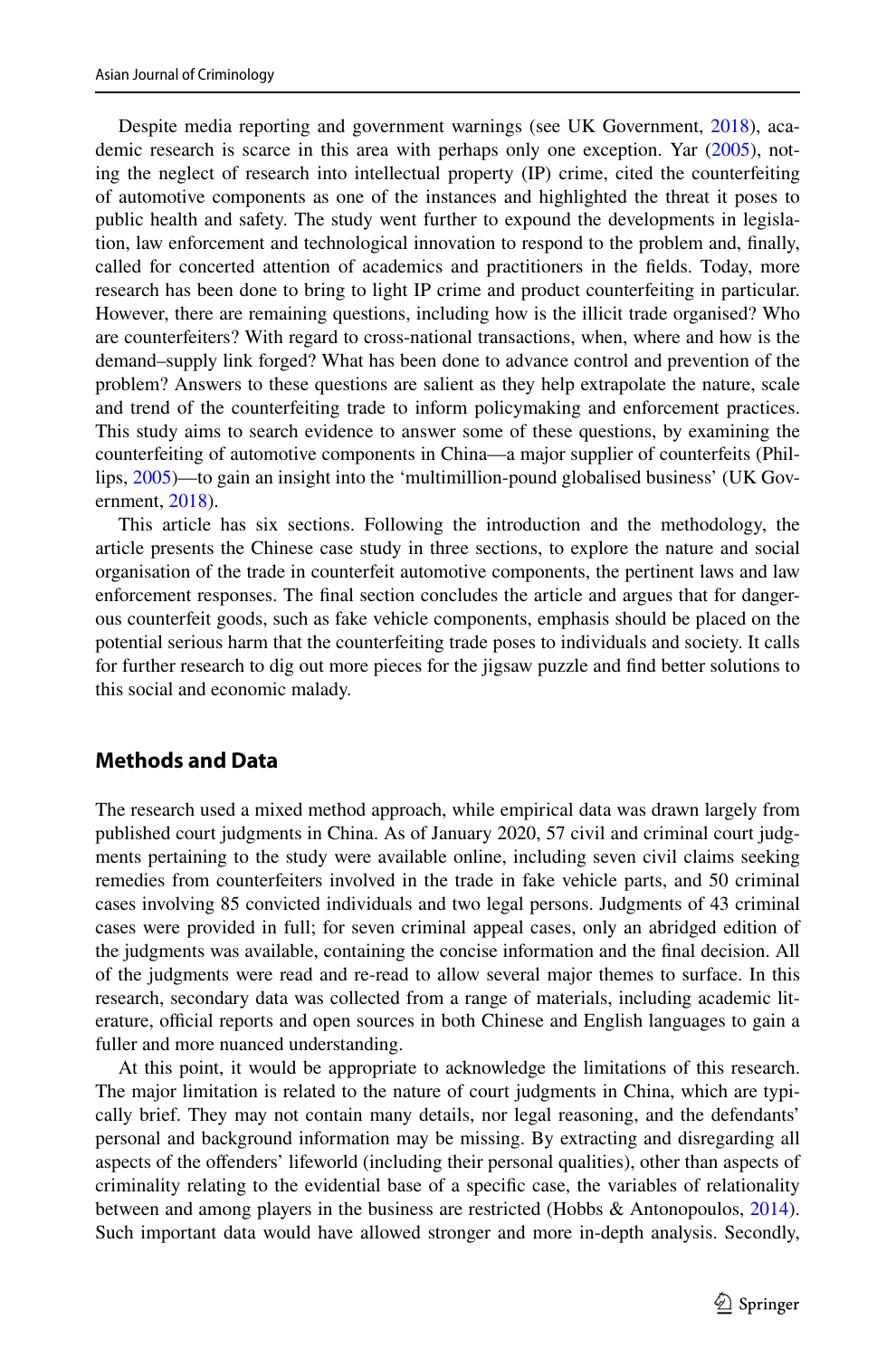the judgments were a collection of cases selectively published by the courts where the cases were heard. They may not represent all cases involving the counterfeiting of auto components. More generally, official sources and accounts in the form of court case files are the result of law enforcement activity and wider political priorities (ibid.) and therefore can only be regarded as snapshots of the problems. Moreover, media and other open sources should be treated with caution, too, because not only do they most often refer to those cases which were dealt with by the authorities, thus ignoring cases of undetected counterfeit schemes, but they also tend to present the issues in a sensational and morally charged manner, which inevitably reduces the analytical value. With that said, we should emphasise that in our study, we have used media and open-source materials for the purely 'technical' information they provide, which assist us in making inferences about the illicit trade under investigation.

## **The Nature of the Counterfeit Auto Component Trade in China**

Although as aforementioned China is currently identifed as a source of internationally traded counterfeit car parts, the origin of the illegitimate business in the country has roots in the mid-1990s when its automobile trade started booming. Ever since, with a fast-growing economy and a huge population, China's own vehicle market has been fourishing. In this surging market, imported brands are most popular but pricy for lower-income consumers who usually have to save up to own branded foreign cars or 'settle' for used cars (see McKinsey & Co.,  $2019$ ). For some, there are consumption desires on the one hand and purchasing power on the other. Consequently, cheaper substitutes are demanded, and a market for the fakes started to emerge.

In the current study, mainly foreign brand name automotive parts are targeted in the counterfeiting business, among which the most frequently copied brands are VW, MG/ ACDelco, BMW, Mercedes Benz, Hyundai/Kia, Toyota, Nissan and Honda. Copies of brake pads of Porsche, Audi, Land Rover and other brand name cars also frequently appeared in the court judgments, and most commonly counterfeited parts and accessories included bumpers, windscreen blades, antifreeze, engine oil, all kinds of flters, clutches, paddles, suspensions, tyres, mirrors, lights, brake pads, brake discs, seat belts and air bags.

In the Chinese automotive trade, legitimate components are called *yuan-jian* (literally, 'original items') while counterfeit parts can be broadly divided into two categories: unauthorised genuine parts and the copies of branded parts. The unauthorised genuine parts become available where the manufacturer, authorised by the brand owner for production, sells the additional genuine parts that they produced, which are called *fu-chang-jian* (literally, 'supplementary factory-manufactured items'), also known as 'grey market goods'. Although these *fu-chang-jian* are identical to original parts and meet the standards of brand owners, they are unauthorised, hence illegitimate and, strictly speaking, 'counterfeit' (Yantai Minggui Automotive Parts Company, [2019](#page-18-5)). What is confusing, though, is that in the Chinese automotive industry, the term *fu-chang-jian* has also been used to refer to legitimate substitutes. Article 30 of the *Ministry of Transport Regulation of Managing Motor Vehicle Maintenance and Repairs* 2005 (revised in 2019; hereafter, 'Regulation 2005' or 'the Regulation'), while emphasising the prohibition of using counterfeit and substandard parts, allows substitutes of original brand name parts, provided that *fu-chang-jian* meet the same quality standard as the original parts. Needless to say, the regulation creates loopholes in practice.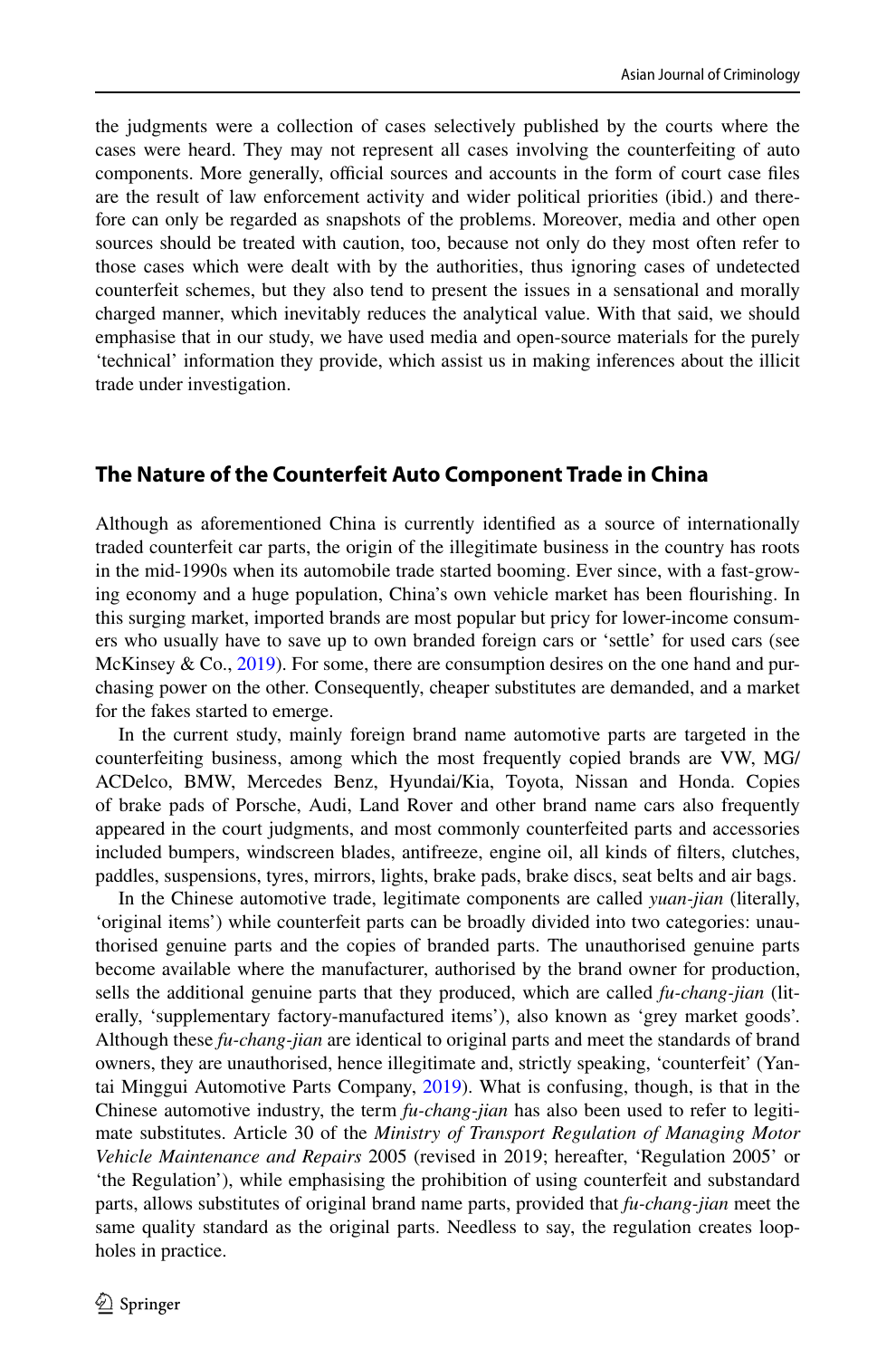As to nature and quality, *fu-chang-jian* vary. Some of them are produced by legitimate manufacturers, have their own brand names and meet all safety standards, thereby complying with Regulation 2005. Some other *fu-chang-jian* are unauthorised substitutes of original brand name parts, with the brand owners' product identifable marks removed to take advantage of the Regulation. Although the latter are illegitimate, they tend not to cause safety concerns. What are egregious are the copies of branded parts, which are also *fu-chang-jian* but deliberately manufactured fakes and, shockingly, represent more than 80 per cent of substitutes of original parts (CNTV, [2011;](#page-16-6) Jinling News, [2016](#page-17-11)). Past research suggested that counterfeits were often manufactured from substandard materials, not subject to safety testing, and were therefore liable to catastrophic failure (Yar, [2005\)](#page-18-3). This is confrmed in the current study, and the judgments show that *fu-chang-jian* are commonly associated with cheap, substandard counterfeits; however, because they can be legitimate as far as Regulation 2005 is concerned, sellers of counterfeit parts often openly claimed that they were selling *fu-chang-jian* as cheaper substitutes of genuine parts.

The judgments reveal several characteristics of the auto part markets within China. First, unsurprisingly, there is considerable price discrepancy between the original brand name parts and their corresponding supplementary factory-manufactured substitutes, even if the two types of products meet the same quality standards or are identical (see also Shenzhen Commercial Daily, [2004](#page-18-6)). Second, in the strict counterfeiting context, the quality of counterfeit goods varies in terms of usefulness, workmanship and the level of authenticity (Antonopoulos et al., [2018\)](#page-16-7). Counterfeit auto parts are no exception. As they are made for illicit gain, product quality is not usually a concern in production. Unsurprisingly, *fu-chang-jian* are typically substandard, but for marketability, sometimes copies are made to look so authentic that are hard to distinguish from the genuine, and there are obvious fakes.

Intriguingly, brand owners' control over their genuine parts seems to have created high demand for substitutes and hence the market for cheaper copies. This is consistent with information drawn from open sources, suggesting that main dealers are commonly subject to strict contractual obligations to sell only original parts; thus, *yuan-jian* can only be obtained from vehicle manufacturers and main dealers. This has created monopoly, rendered high price for consumers and led to a demand for the counterfeits (see Shen et al., [2012](#page-17-12)).

### **Organisation of the Counterfeit Auto Component Trade**

The judgment data ofers several insights into the illicit trade and, in particular, the counterfeiting process, and those involved in it as Table [1](#page-5-0) illustrates.

The judgments show that all of the defendants in the civil cases were involved in the *sale* of counterfeit auto parts. The civil cases were follow-up actions taken by the victims against the defendants whose involvement in counterfeiting had been proven and who had already received either criminal or administrative sanctions. Of the 43 criminal cases, 39 involved defendants who were convicted of the sale of counterfeit auto components; in only four cases, the courts found the defendants engaged in the manufacture of counterfeit vehicle parts. In this sample, the information on the manufacture phase of the counterfeiting process is constrained but ofers an interesting insight.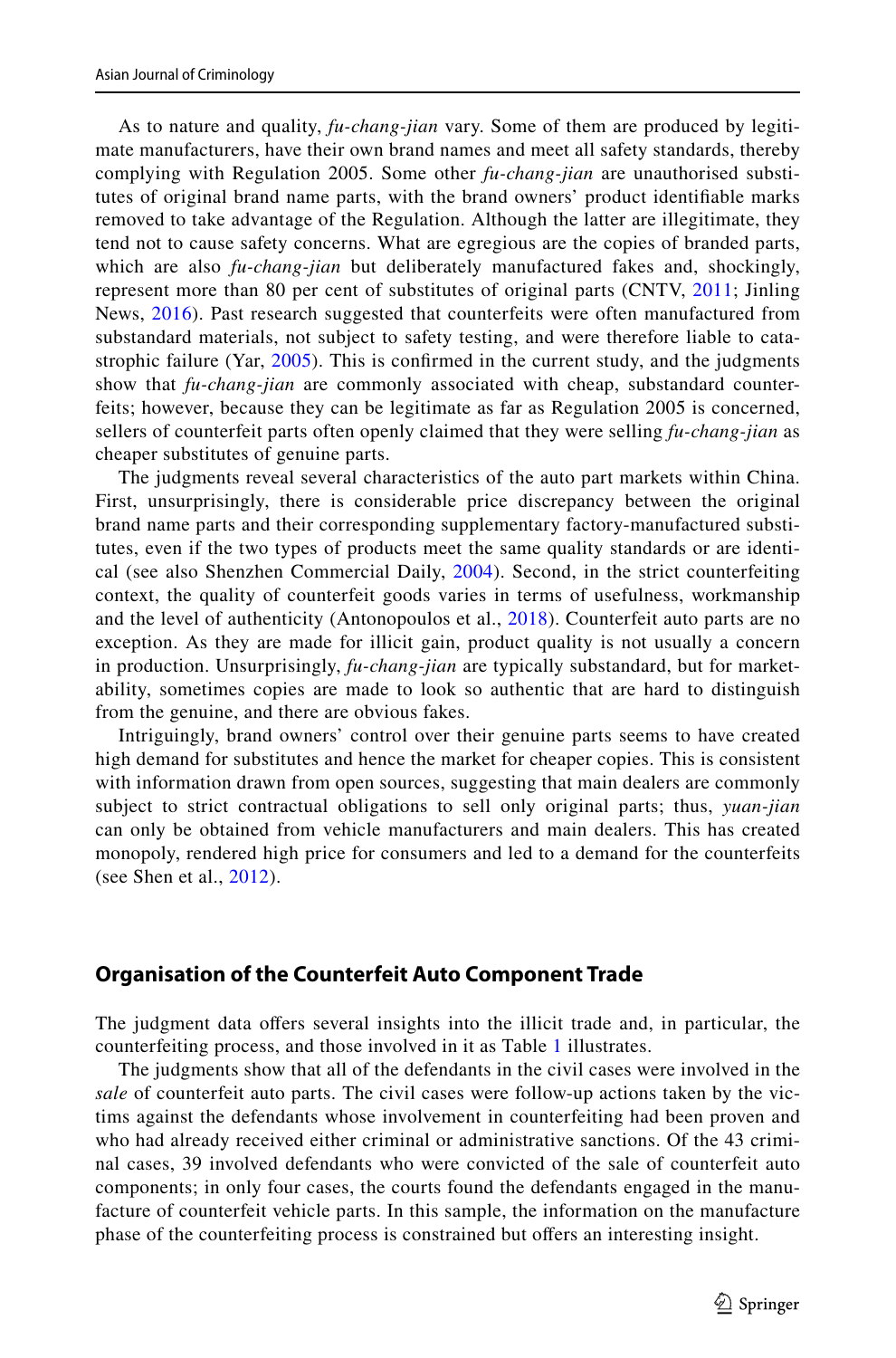<span id="page-5-0"></span>

| <b>Table 1</b> Organisation of the<br>counterfeiting business | Form of organisation                | Civil<br>cases<br>$(n=7)$ | Criminal<br>cases<br>$(n=43)^2$ | Total |
|---------------------------------------------------------------|-------------------------------------|---------------------------|---------------------------------|-------|
|                                                               | Individual                          | $\leq$ <sup>1</sup>       | 15                              | 20    |
|                                                               | Informal partnership (2–4 partners) | $\overline{\phantom{a}}$  | 24                              | 24    |
|                                                               | Small private company               |                           | $4^3$                           | 6     |
|                                                               |                                     |                           |                                 |       |

#### **Notes:**

<sup>1</sup>The individual was defendant in five virtually identical civil cases, against whom civil remedies were sought for trademark right violation 2 43 judgments were published in full

<sup>3</sup>Legal persons in two cases were found guilty. In the other two cases, it was the individuals who were convicted for their personal engagement in counterfeiting

#### **The Process of Counterfeiting Automotive Components**

The empirical data here suggests that the manufacture of auto components is often conducted by one or a few key individuals, but small businesses may be set up for the purpose of counterfeiting. In one of the cases, a man rented two warehouses to run 'underground' workshops and employed one manager for each workshop and nine workers in total to make counterfeit NGK spark plugs and 'Toyota parts', of which the market value, as if they were genuine, was around RMB 253,854 (around US\$40,000).

The counterfeiting production may be carried out by individuals who run otherwise legitimate businesses. A man in our sample organised the production of counterfeit VW oil sumps and lights in the rented business premises where he was operating an auto component store. Along with the legitimate trade, he purchased unbranded products, fake labels and packaging materials and had the fake 'end products' produced for sale, along with genuine VW components. In a 2018 case in *Ji'nan*, the defendant made copies of Kia suspension arms and ball joints at his legally registered vehicle maintenance workshop for a period of two years and achieved a proft margin of 13–15 per cent from selling the fakes.

The scale of counterfeiting production varies. One judgment reported that the defendant—a wholesaler of automotive parts in *Shandong*—obtained fake brand name brake pads from local manufacturers and also suppliers in a neighbouring province and then completed the process at their business premises. What is puzzling is that the manufacturers, which supplied the auto parts to the defendant in this case, were unknown. Two major reasons may explain this. One is that the investigations of these incidents were not carried out thoroughly to allow all of those who were liable of making counterfeits to be identifed and held accountable. This could be a result of corruption, with officials turning a blind eye to the long-lasting problem (see Shen et al., [2012\)](#page-17-12). It is also possible that the dependent purchased unbranded legitimate parts to 'make' copies of brand name goods.

Although much more needs to be discovered about how the production of counterfeit automotive components is organised, the judgment data reveals some details. For example, it shows that low-tech, manual production is pervasive in the counterfeiting industry and that barriers to entering the illicit trade are low. Generally, low-cost production contributes to the increased prevalence of counterfeiting (Hopkins et al., [2003\)](#page-17-13). However, in the judgments, sometimes the production of counterfeit auto components was more sophisticated, involving more advanced machinery, larger volumes of goods, better organisation and even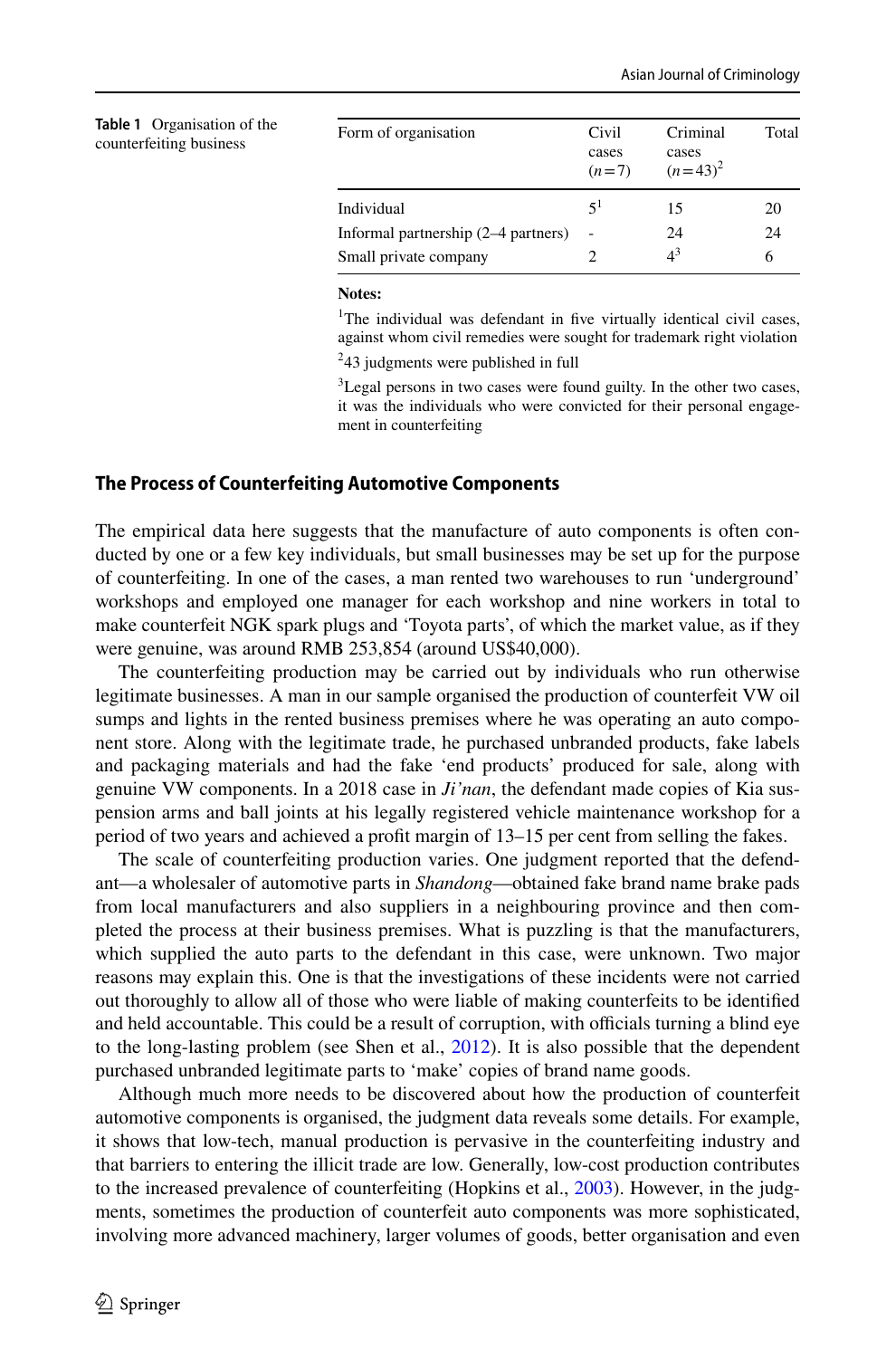cross-border communications. In addition, the judgment data confrms absence of quality control in any event of counterfeiting business.

In relation to production of counterfeit goods, past research indicated that outsourcing and original equipment manufacturer (OEM) may be linked with the transnational counterfeiting business (see Antonopoulos et al., [2018](#page-16-7); Phillips, [2005](#page-17-3)). Open-source data drawn in this study suggests that OEM is common in the automotive trade (e.g. Aftermarket News, [2020\)](#page-16-0), and the business model may aford opportunities to counterfeiters where production is sub-contracted. In February 2014, Aston Martin recalled 17,000 cars over possible defective parts, following the discovery that a Chinese sub-supplier was allegedly using counterfeit plastic material in part of the accelerator pedal (BBC, [2014\)](#page-16-8). Notably, OEM did not appear in any reported cases in the current study.

Compared with production, counterfeiters seemed to be more frequently caught and prosecuted for the selling of counterfeits, according to the judgments, from which several insights may be drawn. First, the copies of brand name parts were often sold in independent vehicle part stores, indoor marketplaces designated for auto component dealers and online platforms. It was not uncommon for individual counterfeiters to operate in private dwellings or commercial premises, which were typically basements or warehouses, and sell fake parts on the Internet. A man in a *Guangdong* case admitted that he had earned around RMB 120,000 (approx. US\$18,600) gross income from selling counterfeit Toyota parts via QQ—China's equivalence to WhatsApp—during a fve-month period between March and August 2014. There were defendants who purchased fake parts online and sold them offline.

Second, the sale of counterfeit auto components was carried out as if it was legitimate where sellers traded in both genuine and fake parts. In a *Harbin* case, the auto part store dealt with only Hyundai parts, of which the majority were genuine, with a small number of fakes, and it was operated like a usual, legitimate private enterprise, as one of the witnesses depicted in the judgment:

… In our company, Pang Xianwu was the boss… Xu Chunan was the executive manager. He was in charge when Pang was not around. Xiao Moyi, Li and I were salesmen. Hu was the accountant... Xiao Mojia was the warehouse handler and also worked at the counter. A transaction usually started when a customer came asking for quotes of the parts wanted, a salesman would look up the fgures in the computer and give the buyer the quotes, with several options. Once the customer decided what to buy… and paid the cashier. The warehouse handler then went to collect the parts or packed them later for delivery.

In this case, the parts were sold mainly to individual consumers, and the business kept no supply and sales records. This is not atypical. In the reported cases, sales records, invoices, receipts and any other form of bookkeeping were hardly found. In several cases, the seemingly occasional, opportunistic dealers of fake parts claimed that their counterfeits were from the mobile salespeople who peddled from door to door and could not be traced. The fndings confrm prior research on product counterfeiting in China (see Shen et al., [2012;](#page-17-12) Shen [2018](#page-17-14)) and explain, in part, why little information is available about manufacturers and suppliers of counterfeit goods.

Third, it is difficult to gauge how much counterfeiters gain from the illicit trade given the limited information available. The judgments often provided only the sales fgures and the estimated market value of fake parts to reason the sentencing decision-making, according to which the average market value of the fake brand name auto parts, if sold as the genuine ones, ranged from round RMB 7,000 to over one million. In a *Ji'nan* case, the sale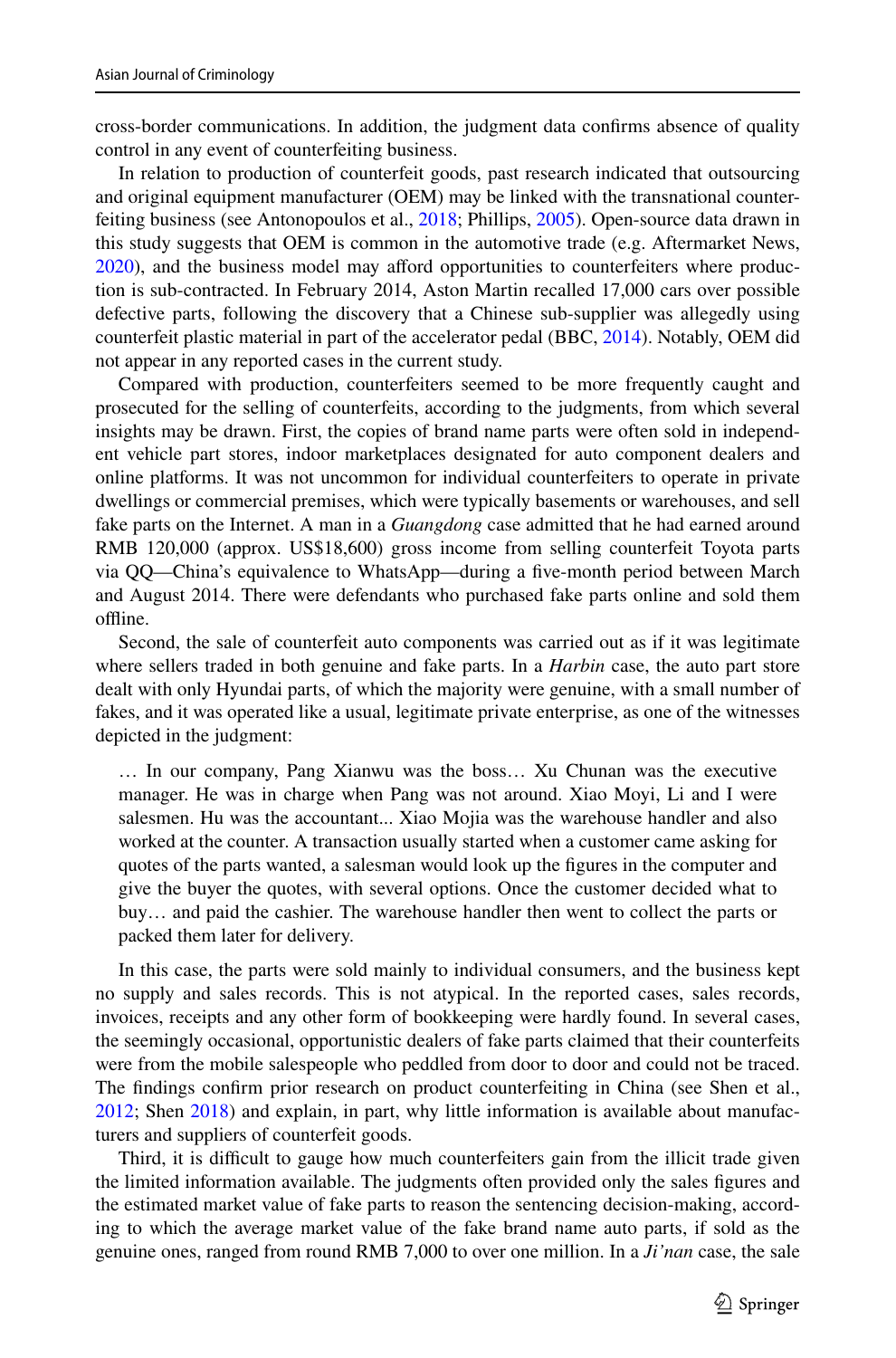of counterfeit parts reached 20 per cent proft margin. In our sample, the counterfeiting trade lasted around several months to two to three years before detection. Overall, the judgments convey an impression that the counterfeiting business in some cases is proftable but not so lucrative. Several reasons may explain this. First, like those in the legitimate trade, it may take time for a counterfeit enterprise to develop before becoming 'fourishing' and the 'development progress' may have been interrupt by the law enforcement action. Alternatively, it may be that proftability cannot be proven due to a lack of evidence, for example, unavailability of any recorded transaction details. It is also possible that some individuals are not capable of operating in marketplaces, licit or illicit, and as a result, some counterfeiting businesses may not even be sustainable, as we shall see.

With regard to distribution of fake auto parts, media attention and the automotive industry and trading platforms often intensively focus on the US markets (e.g. Aftermarket News, [2020;](#page-16-0) Automotive Logistics, [2020](#page-16-9); Greek Reporter, [2021\)](#page-16-10) although, being recognised as a major origin of the world's counterfeits, China may have links with virtually everywhere and typically places where there are proftable markets. Britain is one of them. A Chinese source revealed that around 80 per cent of the fake auto components in the British markets came from China (Sina Finance, [2014](#page-18-7)). The UK markets for counterfeiters of car components may become even more lucrative, as Financial Times [\(2017](#page-16-3)) warned that Brexit triggered a great car parts race for the country that might lead to a surge of the matching counterfeiting trade. Subsequently, the British media have indicated links between China and the UK.

In one case, a 34-year-old man in Dorset was arrested in connection with the sale of China-made counterfeit airbags and other components (BBC, [2018;](#page-16-11) City of London Police, [2017\)](#page-16-2). In 2019, a sole director was sentenced to a 12-month community order for breach of trademark ofences relating to Audi parts, also imported from China, with a value in excess of £12,000 and proceedings were ongoing against another trader in respect of counterfeit car badges and logos (Trading Standards, [2019a](#page-18-8), [b\)](#page-18-9). Relatedly, the UK Government ([2018\)](#page-18-1) launched a consumer-awareness campaign on the dangers of fake automotive parts. Notwithstanding the news reports and official signals, perhaps restricted by our data, the current study has not identifed a clear international distribution chain between China as a sending country of fake automotive components and any specifc receiving country overseas, beyond a brief reference in one judgment, noting that a legitimate private company began engaging in manufacturing counterfeit car parts and had attempted to sell the fakes overseas. The follow-up question is that in this seemingly organised business practice, who are the players?

#### **Key Players of the Fake Auto Part Business**

The open-source data (e.g. CNTV, [2011](#page-16-6); Sina Finance, [2014](#page-18-7); Yantai Minggui Automotive Parts Company, [2020](#page-18-5)) confrms that sellers of counterfeit auto parts—wholesalers and retailers—often trade counterfeits along with legitimate products and within the confnes of their legal business. Unsurprisingly, some garage owners are users of fake parts and thus operate as buyers and sellers, but what is astonishing is that some main dealers are also involved in the selling of counterfeits in providing maintenance and repair services on behalf of the manufacturers of brand name vehicles. In Table [1](#page-5-0), in 24 cases, the convicted counterfeiters were co-ofenders and business partners in the illicit trade, and 20 cases involved individuals who acted alone or were primary organisers of the sale of fake vehicle parts. The criminal court judgments ofer some nuances about the counterfeiters.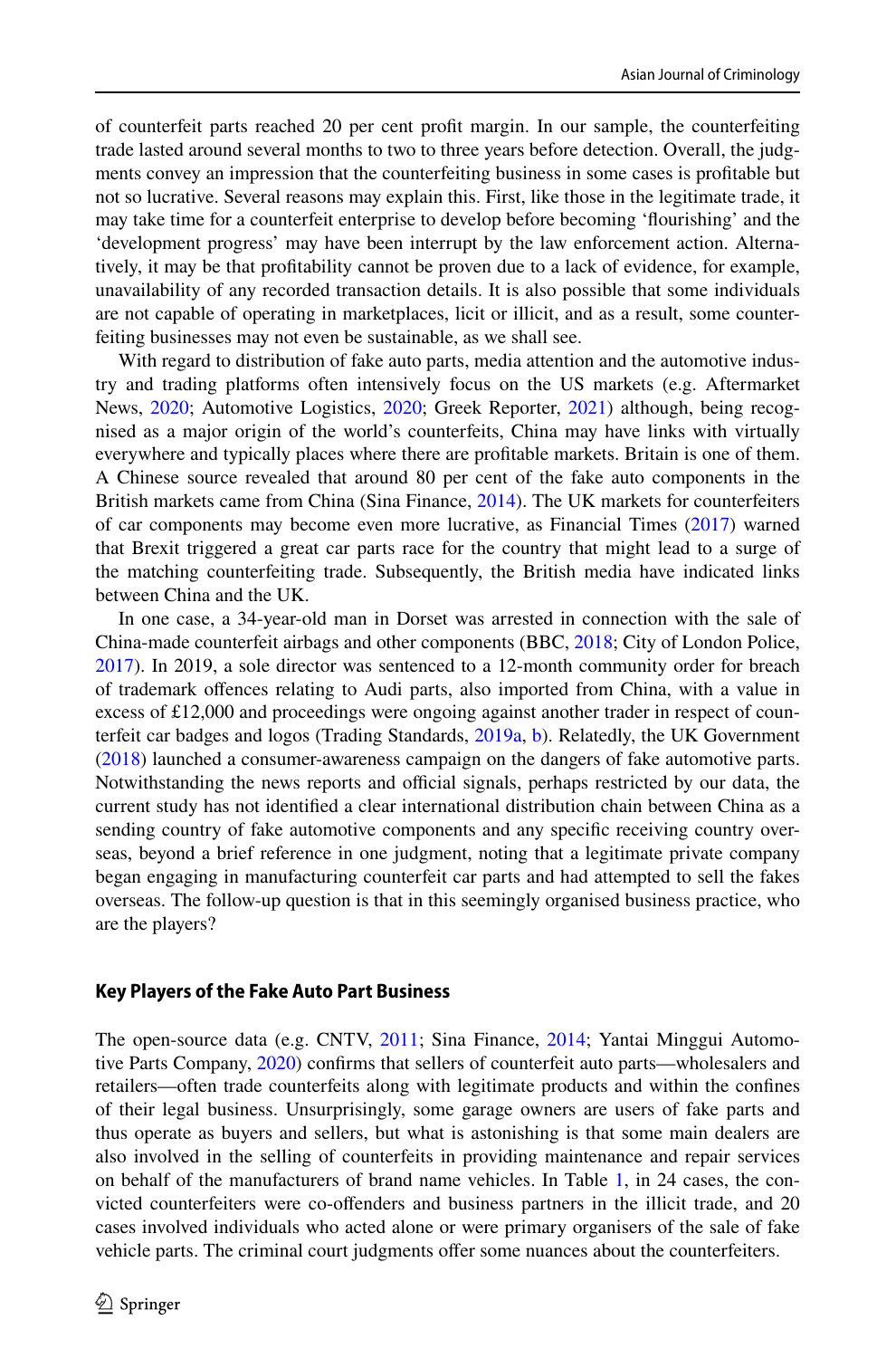Our analysis frst suggests that the convicted individual counterfeiters were mainly males and typically youths in their twenties and thirties. Two defendants were only 17 when entering the illicit business. Nine convicted defendants were women. The individual counterfeiters commonly had only junior middle school qualifcation (a basic education) and some were undereducated. The vast majority of the individual counterfeiters were frst time ofenders, with no previous convictions, nor a record of any other form of wrongdoing. The judgment data does not reveal any sophisticated organised criminal groups—the 'lion kings'—as suggested in the existing literature (e.g. Phillips, [2005\)](#page-17-3).

In the cases involving co-ofenders, the 'business partners' were frequently family members, including married or intimate couples, siblings and their spouses, parents (or in-laws) and children and acquaintances from the same hometown. Chart [1,](#page-8-0) which was drawn based on a 2015 judgment, ofers an illustration. In this *Harbin* case, family man Li @1 was the owner of a legitimate business that traded in both genuine and counterfeit auto parts. He hired only two unrelated employees and paid his cousin as a general labourer 'doing anything and everything' at his automotive part store. His wife 'occasionally helped with checking delivery notes, while having an eye on their young kids'. His father and fatherin-law were farmers who came to the city to stay with  $Li@1$ 's family in the off-season. Li@1's wife and older relatives claimed to 'know nothing about auto parts' and mainly helped with general housekeeping, stock checking, packing and delivery.

The judgments show that the counterfeiters tended to be sole traders and informal partnerships, and family-run small enterprises were typical. In six cases involving limited companies, the shareholders all appeared to be family members and relatives. A number of key players in the illicit trade are identifed as follows.

**Manufacturers** It is not difficult for individuals to enter the counterfeiting industry as manufacturers, as the illegitimate business does not require substantial start-up capital (Antonopoulos et al., [2018\)](#page-16-7). In one judgment, Liu—a 31-year-old man who had only a primary school education and was the main breadwinner of an impoverished family managed in an eight-month period of time to set up counterfeiting workshops in two locations in *Foshan* city, making and selling counterfeit parts. Counterfeiting production seemed to be much easier for individuals who act alone on a small scale within the legitimate businesses.

**Wholesalers** The wholesalers of counterfeit parts in this sample were loosely organised individuals who commonly approached automotive businesses to sell the fakes. In a



Note: Cao, Xu, Li and Zeng are surnames. The judgment partially anonymised the individuals by using pseudonyms that indicate kinship. In Chart 1, @1, 2, and 3 are used to present the parties involved in the case, with whom the business owner was related in the extended family.

<span id="page-8-0"></span>**Chart 1** The owner-worker relationships in a counterfeiting business. Note: Cao, Xu, Li and Zeng are surnames. The judgment partially anonymised the individuals by using pseudonyms that indicate kinship. In Chart [1](#page-8-0), @1, 2, and 3 are used to present the parties involved in the case, with whom the business owner was related in the extended family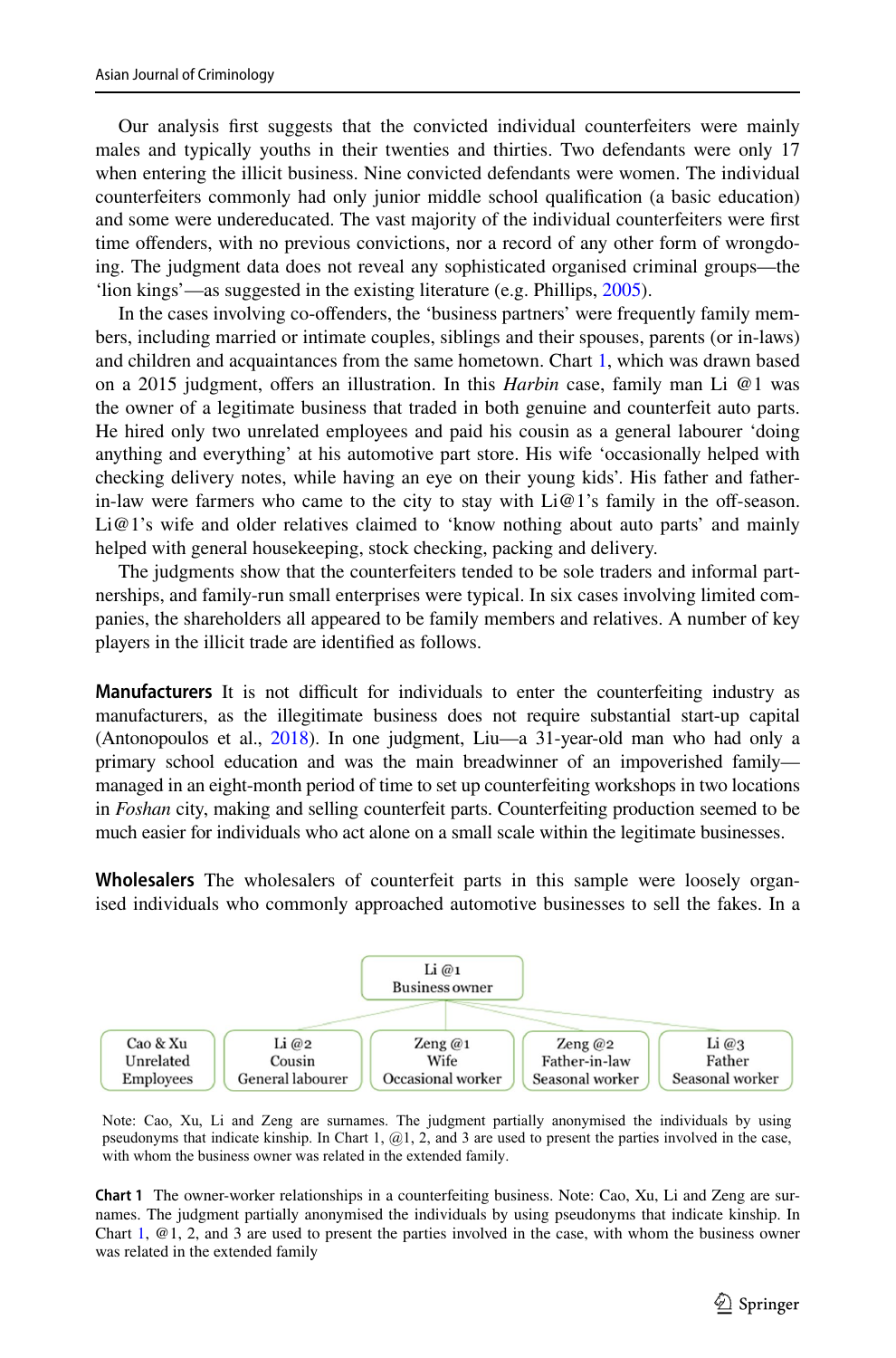*Shenyang* case, the family business was run by a married couple who employed the husband's sister and the wife's brother. The 'gang of four' mixed genuine and fake goods and sold them to more than 60 automotive manufacturers and vehicle maintenance businesses in their region. Wholesalers of fake auto parts could be companies as well.

**Retailers** In the judgments, the counterfeit vehicle components were purchased from manufacturers in *Jiangsu*, *Zhejiang* and *Shandong* provinces, door-to-door salespersons, e-commerce platforms and then sold in small retailer shops and by stallholders in the auto component markets (chi-pei-cheng) who were commonly opportunistic counterfeiters. One judgment paraphrased the confession that the defendant, a business owner, made at the police interview:

Wu [the defendant] started to make copies of VW oil sumps in 2017 after he was approached by a stranger who came to his workshop to sell unbranded oil sumps. Wu bought these parts and organised to have them packaged as if they were genuine. He then employed his cousin to sell the fakes in his auto component retailer store.

Counterfeiting is commonly proft driven. However, sometimes, engaging in the selling of counterfeits may not guarantee even a sustainable life. In 2018, a court in *Fuzhou*, *Fujian* province, convicted two defendants, father and son, who each ran an automotive part store. The son's shop could have sales income of around RMB 10,000 (approx. US\$1,550) per month while the gross monthly income in the father's store was somewhere between RMB 1,000–5,000. According to their defence lawyers, these auto component stores provided the sole source of income for the extended family of two households, which was always in financial difficulty as it had elderly family members and a new-born baby to be cared for; and, the hardship was intensifed after the family's two only breadwinners were held in custody. Likewise, in a *Guangzhou* case in the same year, the defendant, a lone counterfeiter, made a living out of selling fake parts to support his entire family, including his wife, two children and widowed mother.

It seems that the individuals often drifted into, rather than consciously entered, the counterfeit trade where opportunities arose. In a 2014 case handled by Zhejiang Ruian People's Court, the once legitimate automotive company turned to trading in counterfeit parts in response to the shrinking market one year after it was formed. The shareholders, who were relatives of an extended family, decided to start the counterfeiting business for the company's survival. This supports the journalistic information, suggesting that counterfeit vehicle components were found not only in small roadside garages but also in larger legitimate companies (Shenzhen Commercial Daily, [2004\)](#page-18-6).

In the judgments, although all counterfeiters aimed at illicit gain, their reasons for engaging in the illegitimate trade vary. The data in this study suggests that counterfeiters are commonly amateur, opportunistic, individual lawbreakers, for whom the trade in counterfeit goods was an alternative or additional money-making method. Undeniably, there are more sophisticated professional players in the counterfeiting world. However, without sufficient reliable information, it is hard to figure out the plausibility of larger-scale counterfeiters, whose invisibility may be a result of the 'protection umbrella' provided by powerful governmental officials in the context of corruption permeating Chinese society, business and politics. At the lower levels, as we shall see, the counterfeiting of automotive components is typically punished as a form of trademark right violations. For individuals who are short of legitimate opportunities, it is not too difficult to tip the balance towards risk taking.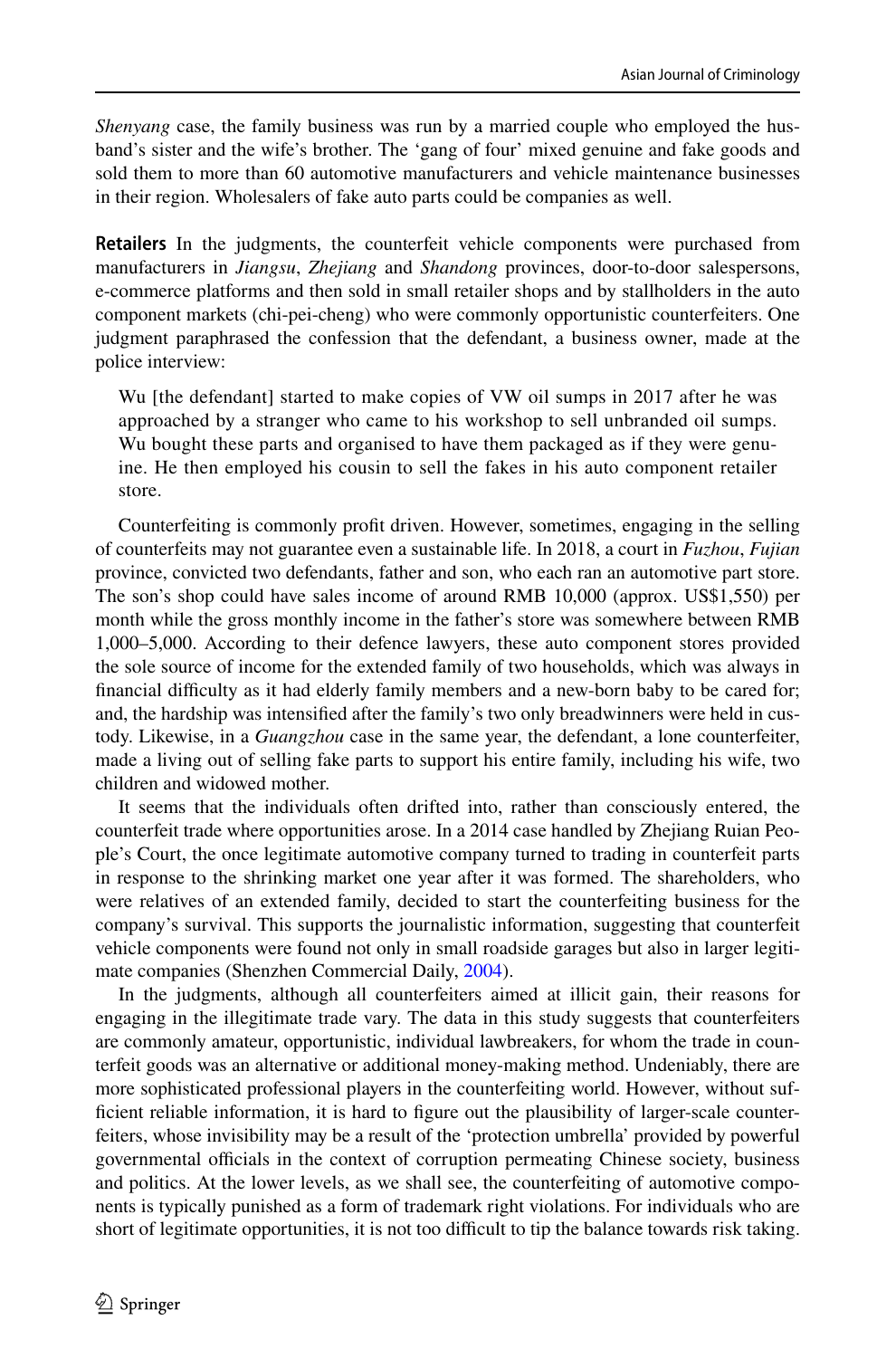## **The Laws, Application of Law and Law Enforcement**

There are administrative, civil and criminal measures against product counterfeiting in China. Regarding auto component counterfeiting, the *Trademark Law* 1983 (revised in 2019; thereafter '*Trademark Law*') provides the legal basis for the civil and administrative regimes. Article 57 of the *Trademark Law* afords protection of the exclusive rights to owners of registered trademarks, by specifying various forms of infringement. For example, it prohibits, without the owner's permission, using a mark that is identical or similar to a registered trademark in the same or a similar type of goods. Under the civil regime, the law encourages the parties to frst make an efort to settle their disputes. In practice, as the judgments show, trademark owners tended to bring a civil claim against infringers after their administrative or criminal case ended. In the popular media, the criminal regime appears to be a major measure in tackling the counterfeiting of automotive parts.

Regarding the administrative regime, the Administration for Industry and Commerce (AIC) is the regulatory body for the protection of trademark rights, with branches at all levels across the country. The government agency is not only authorised to handle allegations of trademark right infringement but also imposed an obligation to investigate counterfeiting incidents and impose administrative sanctions, including a fne of up to RMB 250,000 (approx. US\$38,800). Where an alleged infringement is considered to amount to crime, the AIC is required to hand it over to the police. The evidence here supports Roberts [\(2002](#page-17-15)) who claimed that the AIC local branches were operating.

The judgment data makes it clear that the criminal courts commonly rely on Articles 213 and 214 of the *Chinese Criminal Law* 1997 (the Tenth Amendment; hereafter, 'CCL 1997'), which specifcally deal with ofences in relation to trademark infringement, to handle prosecutions for the counterfeiting of automotive components. Article 213 provides:

Any person who is convicted of the ofence of illegitimate use of others' trademarks is punishable with a fne alone or concurrently with criminal detention; less than three years' imprisonment if the circumstances are "*serious*"; or, three and up to seven years' imprisonment if the circumstances are "*very serious*".

The same range of sanctions are available for an ofence under Article 214, which criminalises anyone who sells counterfeit products and violates others' trademark rights where the value of illicit goods amounts to *relatively large* or *large*. Over the years, the Supreme People's Court (SPC), the Supreme People' Procuratorate (SPP) and the Ministry of Public Security (MPS) have issued a series of official guidelines for the application of the criminal law. For example, in 2004, SPC and SPP jointly issued an 'Opinion' that ofers some details for the law:

… anyone who sells goods involving trademark infringement, if the value of the goods exceeds RMB 50,000 which amounts to *relatively large*, is punishable with a fne alone or concurrently with criminal detention, or less than three years' imprisonment; if the value of the goods exceeds RMB 250,000 which amounts to *large*…

Theoretically, though, Articles 140 and 141 of the CCL 1997, which criminalise manufacture or selling of counterfeit and substandard goods, may be applicable to those involved in the counterfeiting of automotive parts. Anyone who commits the Article 140 or 141 ofence is punishable with severe sanctions, including up to 15 years' imprisonment or a life sentence. The maximum sentence for a convicted ofender under Article 140 or 141 is much higher than that of a trademark related ofence. It is, therefore, reasonable to say that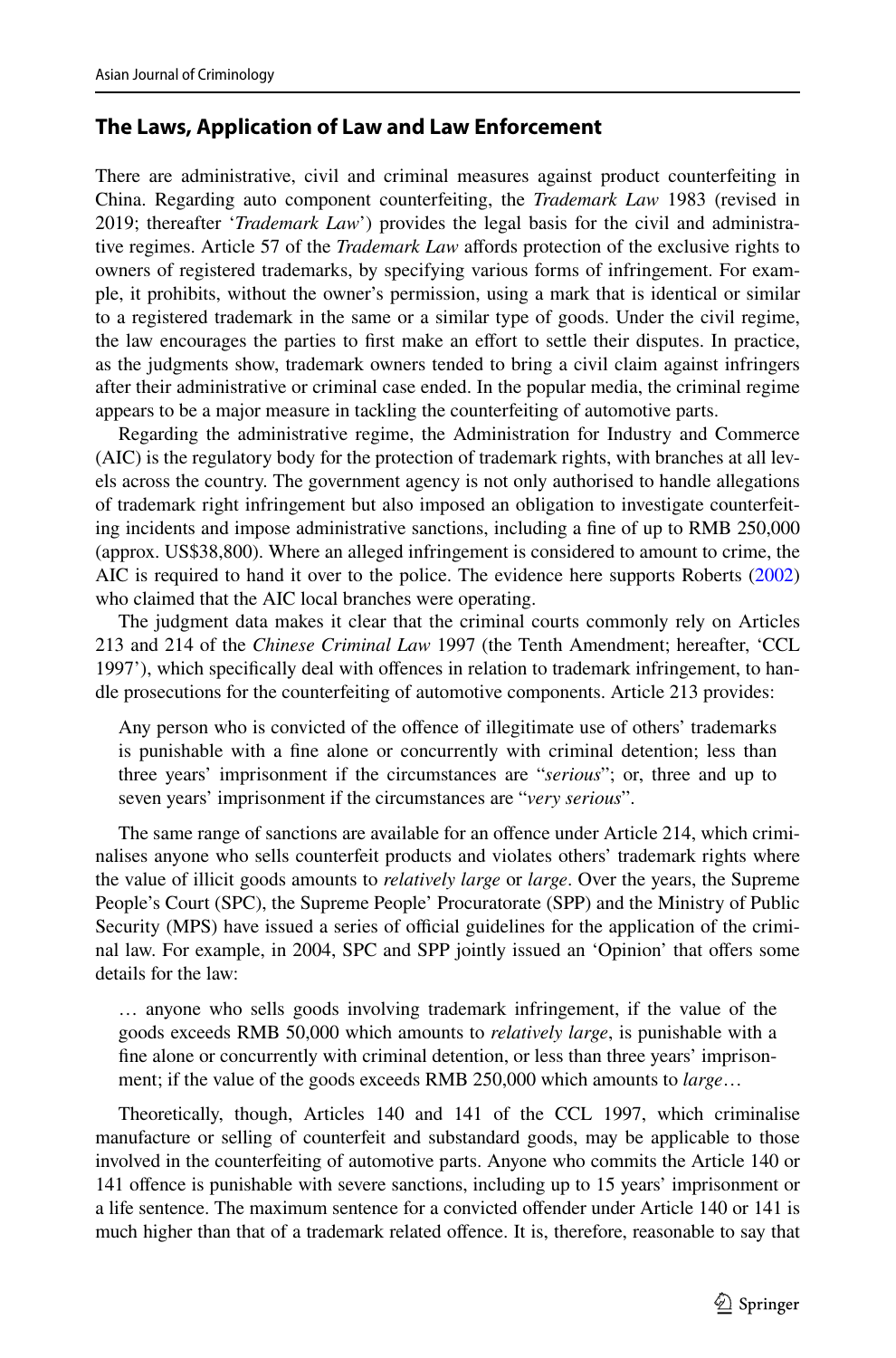the Chinese legal framework is readily available and should be able to respond to product counterfeiting (Chang, [2014\)](#page-16-12) although, admittedly, there are loopholes in the laws and arbitrariness in law enforcement (Chow, [2004;](#page-16-13) Fleming, [2014](#page-16-14); Sonmez & Yang, [2007](#page-18-10)). Our analysis ofers several important fndings on how the illicit trade is tackled in legal practice.

First, counterfeiting operations may be detected through several channels, including routine inspections conducted by the local AIC branches and individuals' complaints made to the authorities. According to China Consumers Newspaper [\(2008](#page-16-15)), over 90 per cent of the trademark infringement incidents were dealt with by the local AIC. It is also not uncommon for the trademark owners to hire IP consultancies to carry out initial inquiries where suspicions arise. Sometimes, counterfeiting activities may surface in an unrelated investigation conducted by a law enforcement agency, such as the local quality control authority or the police, which may be followed up. Secondary data indicates that, from time to time, there are police crackdowns on product counterfeiting. 'Hurricane 2019' and 'Tying the Net 2019' in *Guangdong*, for example, specifcally targeted the counterfeiting of automotive components, during which the general public were encouraged to report suspicion of counterfeiting incidents (Guangzhou Public Security Bureau, [2019;](#page-16-16) Sina News, [2019](#page-18-11); Xinhua News, [2019](#page-18-12)). The problem, however, is that the existing anti-counterfeiting measures are typically reactive, unsystematic, and their effectiveness is hard to measure.

Second, in the judgments, all of the criminal defendants were prosecuted for trademark violations pursuant to Articles 213 and/or 214 and convicted accordingly, even if the legal documents frequently recorded the accused admitting that the counterfeits in issue were substandard. Logically, given the safety concerns, individuals accused of dealing with fake vehicle components should have been prosecuted for counterfeiting under Articles 140 and/or 141 which place particular emphasis on product quality and consumer safety. Several reasons explain the current legal practice.

The frst reason is technical. The law is not clear which section should apply where there are competing legal provisions. So far, no consensus has been reached. Some legal scholars argue that specifc rules must take priority over general principles, while for others, the law that imposes harsher sanctions should prevail (Huang, [2017;](#page-17-16) Zhang, [2019\)](#page-18-13). In regard to the counterfeiting of auto parts, the former view is commonly accepted. Accordingly, Articles 213 and 214, which specifcally deal with counterfeit goods involving trademark infringement, take priority over the more general rules under Articles 140 and 141 which have broader application and can be employed to deal with cases involving all counterfeit and substandard goods. Therefore, those involved in activities that amount to trademark infringement tend to be charged pursuant to Article 213 or 214 or both, despite that this would lead to milder punishment that may not be commensurate with the harm that the illicit trade poses to the public and society.

The second reason is related to how counterfeiting incidents are detected. The judgments suggest that rights owners may choose to trigger the criminal regime by reporting others who have allegedly infringed their trademark rights to the authorities, and their cases would be fled, investigated and prosecuted accordingly as trademark rights infringements (HFG Law & Intellectual Property, [2020](#page-17-17)). For the procuratorate, compared with the ofence of making or selling of inferior counterfeit goods under Article 140 or 141, it is easier to prove trademark violations, with the victim's full support. Usually, the trademark owner may receive a decent amount of compensation as a result of successful victimoffender reconciliation, as part of the criminal proceeding, as the judgment show. In addition, in recent years, China has placed greater emphasis on strengthening IP protection to show its commitments to the international community (Huang  $\&$  Smith, [2018](#page-17-18)). One illustration is that in 2017, a third of the SPC guideline cases were IP related. In this context,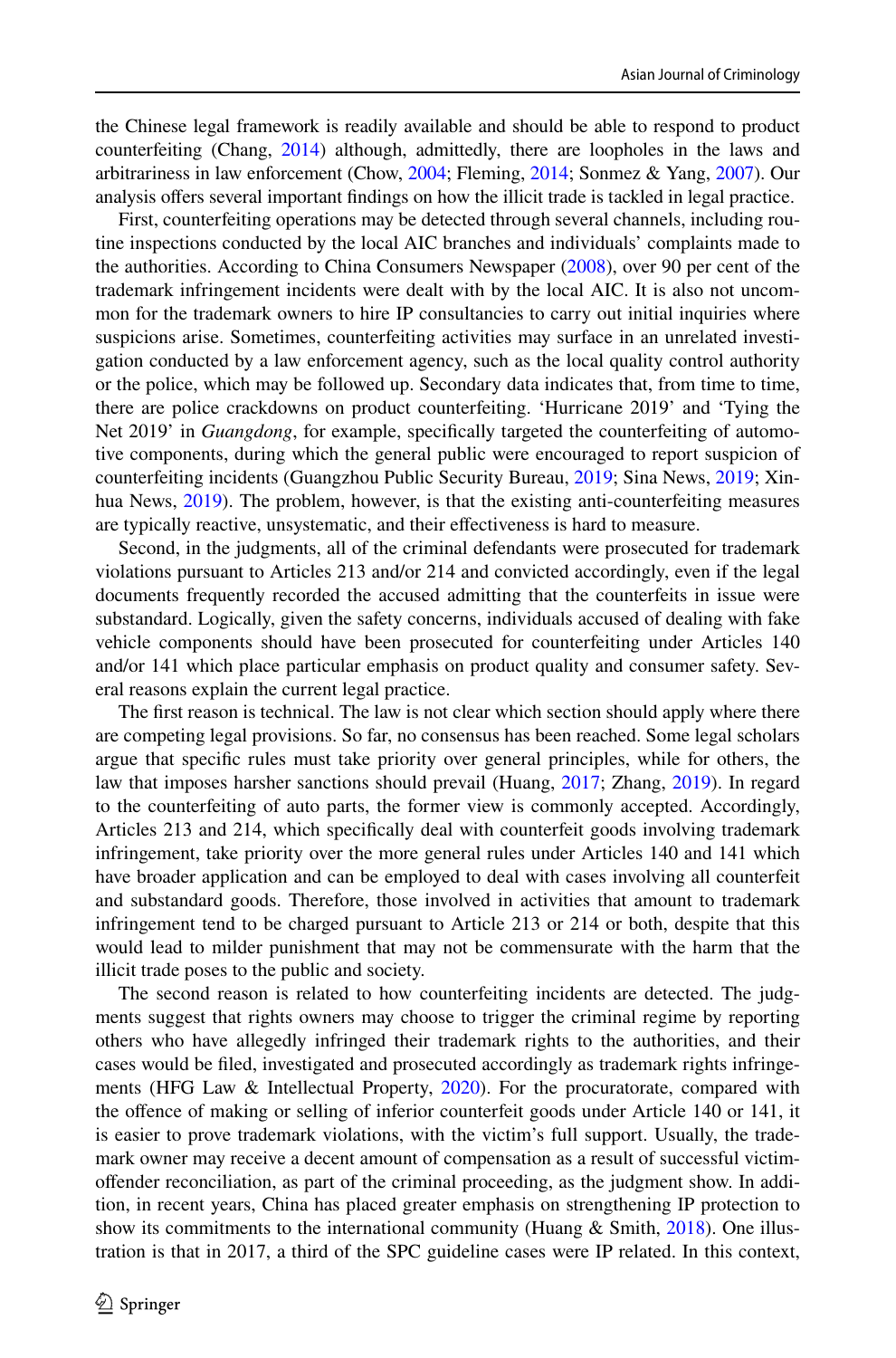<span id="page-12-0"></span>

| <b>Table 2</b> Legal reasoning in the<br>judgments of cases involving<br>fake vehicle parts $(n=50)$ | Legal reasoning (judicial comments)                                                          | Number<br>of cases |
|------------------------------------------------------------------------------------------------------|----------------------------------------------------------------------------------------------|--------------------|
|                                                                                                      | No specific reasoning, only the court's brief findings, appli-<br>cation of law and decision | 41                 |
|                                                                                                      | Noting the counterfeit goods are auto components hence<br>safety concerns and harm           | 4                  |
|                                                                                                      | Emphasising the protection of IP rights                                                      | 2                  |
|                                                                                                      | Noting trademark owners as the victims of crime.                                             |                    |
|                                                                                                      | Emphasising the protection of consumer rights                                                |                    |
|                                                                                                      | Emphasising profit driven as the nature of the crime                                         | 1                  |
|                                                                                                      | Total                                                                                        | 50                 |

<span id="page-12-1"></span>

| <b>Table 3</b> Sentencing outcomes of the auto part counterfeiting cases $(n=43)^1$ |  |
|-------------------------------------------------------------------------------------|--|
|-------------------------------------------------------------------------------------|--|

| Sentencing outcomes                       | Number of cases | Percentage $(\%)$ |  |
|-------------------------------------------|-----------------|-------------------|--|
| Fine only                                 |                 | Q                 |  |
| Suspended imprisonment & fine             | 22              | 51                |  |
| Prison sentences & suspended imprisonment | 3 <sup>2</sup>  |                   |  |
| Prison sentences                          | 14              | 33                |  |
| Total                                     | 43              | 100               |  |

Notes:

<sup>1</sup>Seven appeal cases are excluded of which judgments were not available in full and the sentencing results were not available

 $2$ The co-defendants in these cases received either prison sentences or suspended imprisonment

practising IP laws has become increasingly trendy for legal professionals in China; like lawyers, prosecutors often prefer to handle IP related ofences to conventional crimes.

Furthermore, the judgment data suggests that, unlike product counterfeiting involving foods, alcohol and tobacco (Shen, [2018;](#page-17-14) Shen et al., [2012;](#page-17-12) Shen & Antonopoulos, [2017](#page-17-19)), the true nature and potential harm of trading in fake auto components are not widely recognised. Table [2](#page-12-0) illustrates the legal reasoning provided by the courts, which gives a glimpse of how the judges perceive the nature of the illicit business.

Table [2](#page-12-0) shows that the judgments typically provided only brief description of the facts, with key evidence, specifc laws applied and the judicial decisions. The true nature of automobile component counterfeiting was rarely addressed. This is not unusual. In China, judges are not required to detail legal reasoning. However, in four judgments, it was pointed out that the counterfeit goods were automotive components, which might cause serious harm, and accordingly, imprisonment was not suspended for the convicted offenders. In one of the four cases, the court stressed that prison sentence must be imposed considering the potential harm inherently associated with fake auto parts. In similar cases, though, noncustodial sentences were common, as Table [3](#page-12-1) shows. It seems that how judges perceive the nature of the illicit trade has had an impact on sentencing outcomes.

Table [3](#page-12-1) exhibits the outcomes of the 43 criminal cases: in nearly two-thirds of the cases, the counterfeiters received non-custodial sentences; in three cases, some co-ofenders had their prison sentences suspended. Custodial sentences were imposed on the sole and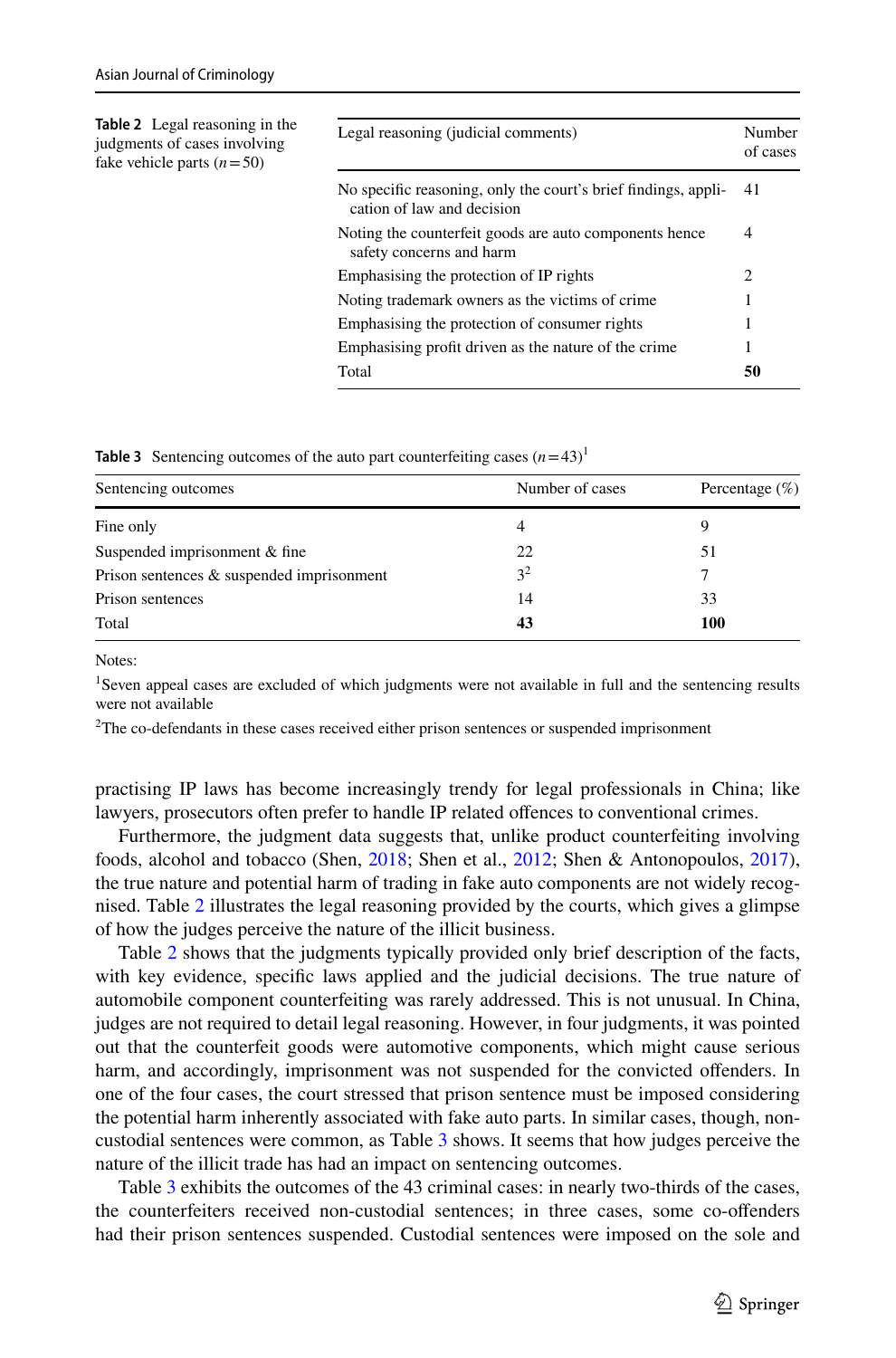co-defendants in only 14 cases (33%). This fnding somehow supports prior research in that punishment is inadequate for product counterfeiting in China (see Chow, [2004;](#page-16-13) Fleming, [2014;](#page-16-14) Sonmez & Yang, [2007\)](#page-18-10), considering the seriousness of the crime and the punitive nature of China's criminal justice system (see Trevaskes, [2010](#page-18-14)). Notably, it was the procuratorate that prosecuted the defendants who were accused of engaging in the counterfeiting of automotive parts under the trademark law. In practice, this legal approach was accepted by the courts and, of course, was not disputed by the defence lawyers.

Furthermore, in this study, we have identifed 'restorative justice' in judicial disposals in two cases, in which the victim-ofender reconciliation enabled the counterfeiters to make apologies and pay compensations to the trademark owners. In a 2018 case heard in Guiyang Intermediate People's Court, 'the defendant paid RMB 130,000 (approx. US\$20,200) to the IP owner and received their pardon'. As a result, the counterfeiter received a noncustodial sentence and a relatively smaller fne. In other judgments, 'paying compensation', 'victim's forgiveness' and 'successful victim-ofender reconciliation' were noted as infuential factors when non-custodial sentences were considered. In China, restorative measures, including the ofender-victim reconciliation, are usually only allowed in less serious criminal cases (Shen & Antonopoulos,  $2013$ ). By allowing this judicial disposal, the courts seemed to perceive vehicle component counterfeiting as a less serious crime.

## **Discussion and Conclusions**

This article has examined the counterfeiting of automotive components in China as a single case study to gain insights into the illicit business and raise awareness of its nature and harm. Constrained by the empirical data which was drawn primarily from the published court judgments and the secondary data available in the public domain, the research, as anticipated, has answered some of the questions raised at the outset. We are now in a position to make a number of important observations.

First, while past research has attempted to defne product counterfeiting (Lai & Zaichkowsky, [1999](#page-17-21); Lin, [2011;](#page-17-22) McDonald & Roberts, [1994;](#page-17-23) Shen [2018;](#page-17-14) Yar, [2005](#page-18-3)), there are still gaps in our understanding. This Chinese case study has ofered further knowledge: in China, the counterfeiting of automotive components is typically perceived as a trademark rights dispute or trademark rights violation at the worst. There are clearly loopholes in the application of law, and the true nature and potential harm associated with the counterfeiting business are unduly refected in the legal practice. As we have been, in the legitimate business world, the use of vaguely defned terminology causes confusion and blurs the boundary between licit and illicit activities. The operation of OME and 'grey marketing' involving businesses that intentionally or unintentionally breach their contractual obligations causing other parties to lose profts, brand equity or market position (Lewis, [2009;](#page-17-2) McDonald & Roberts, [1994](#page-17-23); Zhang & Tsang, [2008\)](#page-18-15)—inevitably creates an unregulated market conducive to the trade in counterfeit products.

Second, this article has provided an insight into the social organisation of the trade in counterfeit goods. Departing from the common perception that the counterfeiting business is primarily a platform for the activities of vigorous organised criminal structures (see Interpol, [2014](#page-17-8); Union des Fabricants, [2003\)](#page-18-16), our fndings are consistent with views of the illicit trade, as rather less robust from an organisational viewpoint, carried out by individuals, or clusters of individuals, often with no criminal record, who assemble on the basis of necessity and opportunity rather than authority and formal rationality. This case study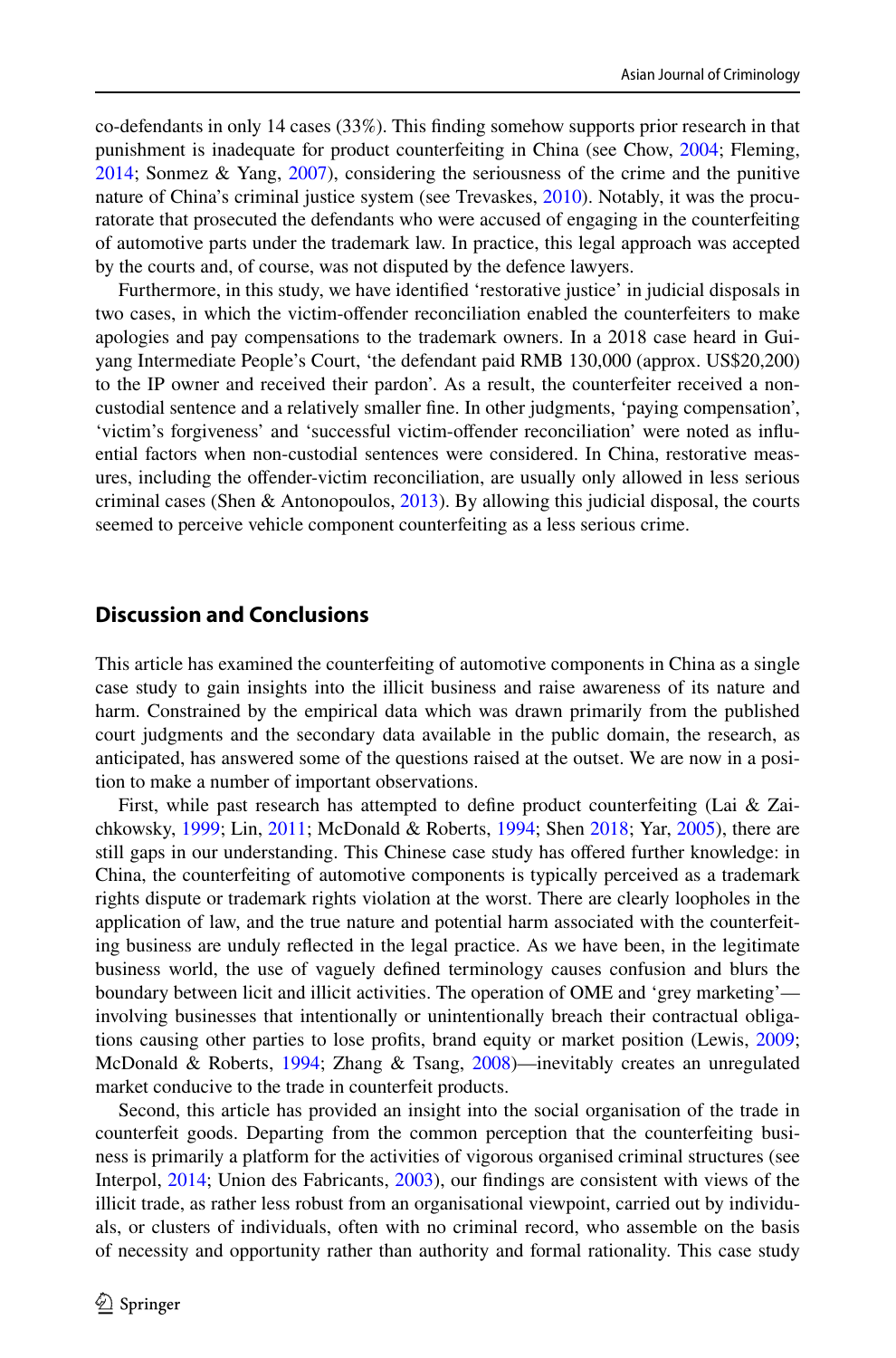has showed a mixture in the patterns of cooperation: the individuals involved in the counterfeiting industry via familial, kinship and hometown contacts, or via existing business relationships, all of which constitute facilitators of 'borrowed loyalty' (see van de Bunt & Kleemans, [2007](#page-18-17); von Lampe, [2007;](#page-18-18) von Lampe & Johansen, [2004](#page-18-19)). We, however, do not deny that there may be sophisticated criminal groups operating in the counterfeiting of automotive parts who remain undetected (see Gillette, [2010;](#page-16-17) Gowers, [2006](#page-16-18); Lowe, [2006;](#page-17-24) Phillips, [2005](#page-17-3)) but want to stress that the behaviours of opportunistic ofenders—individuals, owners of small enterprises, legitimate businesses, and those loosely or randomly 'organised'—are difcult to monitor, especially where their activities take place within the confnes of, and is integrated with, their legitimate trades.

To follow this lead, we also want to acknowledge the role corruption plays in the illicit markets where larger-scale criminal players, with sufficient cash, are capable of bribing powerful officials who may happily offer protection to criminals or even join 'the gang', just like what happened in the horrifying case recently reported in China (e.g. Koetse, [2021;](#page-17-25) Sina Finance, [2021\)](#page-18-20). 'Underworld kingpin Zhao Fuqiang managed to turn his 'Little Red Mansion' into 'a hell on earth for dozens of women who were forced into a life of sex work within his organised crime network' in central *Shanghai*, an international cosmopolitan city. The fact that the sickening crime involved a sizeable number of high government officials is striking, and it explains how Zhao's dirty business could exist and run for a long period. It is reasonable to believe that the top dogs in the counterfeiting world may be shielded under the protection umbrella and what are left are the marginal players, such as those we came across in this case study.

In regard to individual counterfeiters, evidence here has forged a link between counterfeiting and social inequality. In a number of cases, the counterfeiters were individuals who lacked resources and opportunities in the legitimate markets, and counterfeiting provided the only or an additional source of income for a life that they struggled to sustain. These individual counterfeiters are likely to carry on operating, despite law enforcement eforts, as long as the underlying structural problems remain in a market economy that encourages small entrepreneurs to generate incomes by all possible means (Shen et al., [2012](#page-17-12)).

Third, our case study exemplifes the idea that criminal activity and commercial activity constitute 'half-brothers' (van Duyne, [2005](#page-18-21)). Here, the Chinese automobile market serves as the platform and context for product counterfeiting. As aforementioned, China's vehicle market started to fourish three decades ago. It was once fairly easily for domestic and foreign brands to get a foothold in the country's rapidly growing automotive market, but the golden era is now over. Today, the business sector has become extremely competitive in China where, as new car sales decline, the used car market continues its upward trajectory (McKinsey & Co.,  $2019$ ). Behind this shopfront, there lies an extensive industry that is not concerned only in the renewal of the feet but also to keep older cars in circulation. As an indicative measure of the extent of this type of business, we note that there are over 12,000 automotive part and component suppliers in China, the vast majority of which are privately owned, small businesses and placed outside the networks of the large auto manufacturers and dealers that dominate the market (Pawlicki & Luo, [2017](#page-17-26)). In addition to the large number of small-medium car part and component businesses, what should be added are auto repair businesses, which tend also to be privately owned and small, and each fghts to get hold of an extremely small part of the market. In light of the immensely competitive environment—a 'criminogenic setting' (Leonard & Weber, [1970;](#page-17-27) Tremblay et al., [2001\)](#page-18-22)—the purchase and use of counterfeit parts by the small enterprises in their day-to-day business constitutes an additional competitive advantage towards other similar players in the same trade.

In addition, what we have here is an exemplary 'dirty economy' (Ruggiero, [1996](#page-17-28)) in so far as car parts counterfeiting and legal car businesses appear to mutually beneft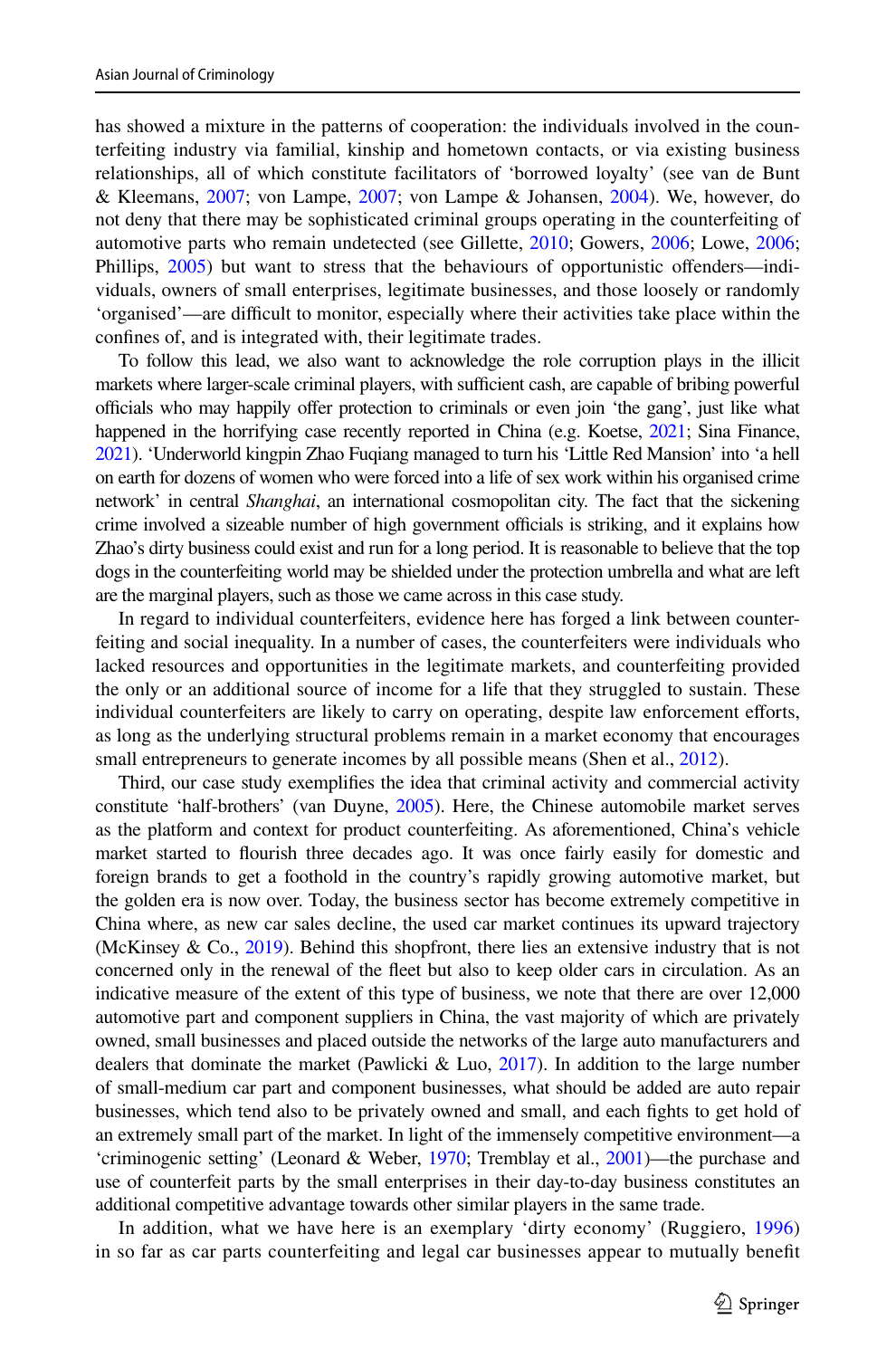and an environment in which 'the informal tends to be absorbed into the formal and the alleged threats posed by the former tend to be turned into opportunities for the latter' (Ruggiero, [1997:](#page-17-29) 35)*.* For car owners with a stretched purchasing power as mentioned earlier, cheap substitutes are irresistible for keeping their cars running. In this context, there is little local pressure on the authorities to take action against physically harmful counterfeiters, such as those in the illegitimate auto industry.

One objective of this article was to raise awareness of the harm of the trade in fake automotive components. Surprisingly, in this study, we found only a handful of traffic incidents that were reportedly linked to counterfeit car parts, including an incident in *Shenzhen* (Shenzhen Commercial Daily, [2004\)](#page-18-6) and a more recent case in *Nanjing* (Jinling News, [2016\)](#page-17-11), both of which involved a severe road traffic accident that was attributed to the fake brake pads. Yar ([2005\)](#page-18-3) painfully noted that there is typically no established practice of forensic and technical examination of vehicles involved in serious accidents, through which the role of counterfeit parts could be ascertained. Due to a lack of 'proof', the harm of fake auto parts to public safety may be underestimated, which may have infuenced how the illicit trade is perceived and hinder the efort of awareness raising.

As the article has showed, in the Chinese legal practice, the true nature of the illicit trade is rarely scrutinised, the counterfeiting of automotive components is dealt with as infringement of trademark rights, and the counterfeiters tend not to receive penalties that may deter further offending or potential offenders. Although whether or not the punishment amounts to 'effective deterrence' (cf. Roberts, [2002](#page-17-15)) requires a separate empirical inquiry, what can be said is that currently the penalties are not commensurate with the harm of the counterfeiting business. The truth is that the counterfeiting of auto components, although is proft-driven as product counterfeiting in generally, is potentially life-threatening and difers from the unethical business practices targeting consumers who buy fakes for image or status enhancement, such as the counterfeiting of expensive Swiss watches (Haie-Fayle & Hübner, [2007\)](#page-16-19), of iPhones (Lin, [2011\)](#page-17-22) and of *Jingdezhen* 'Qing dynasty' porcelain pots (Gillette, [2010\)](#page-16-17). The current legal practice in respect of the dangerous counterfeit goods is in need of urgent review.

Finally, despite the acknowledged methodological and data-related limitations, this case study has enabled a better understanding of the counterfeiting trade and thus makes an important contribution to the international literature on product counterfeiting from the perspective of public safety. It has given us a unique opportunity to alert readers to the harm of the trade in dangerous counterfeit goods. Moreover, what has been presented in this article enables us to argue that further independent, large-scale (Yar, [2005](#page-18-3)) and thorough investigations are still required to appreciate the nature, scale and impact of the global counterfeiting trade to inform policy and practice.

**Acknowledgements** We would like to thank Mr. David J. Raper for his expert advice on technical knowledge of automotive components and the automotive industry. We would also like to thank the anonymous reviewers for carefully reviewing the paper and diligently helping us to improve it.

## **Declarations**

**Ethics Approval** All procedures performed in studies involving human participants were in accordance with the ethical standards of the institutional and national research committee, and with the 1964 Helsinki declaration and its later amendments or comparable ethical standards.

**Confict of Interest** The authors declare no competing interests.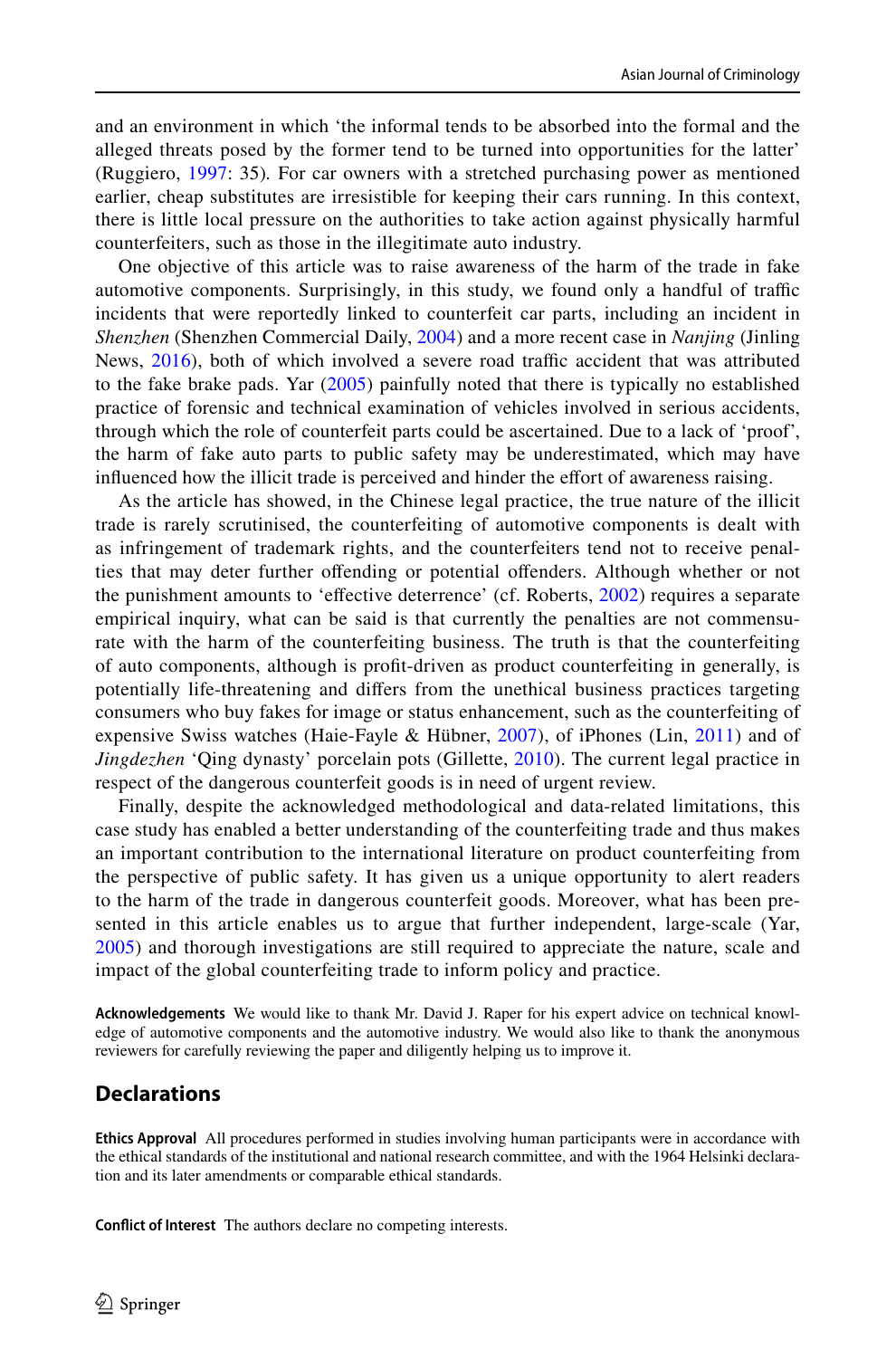**Open Access** This article is licensed under a Creative Commons Attribution 4.0 International License, which permits use, sharing, adaptation, distribution and reproduction in any medium or format, as long as you give appropriate credit to the original author(s) and the source, provide a link to the Creative Commons licence, and indicate if changes were made. The images or other third party material in this article are included in the article's Creative Commons licence, unless indicated otherwise in a credit line to the material. If material is not included in the article's Creative Commons licence and your intended use is not permitted by statutory regulation or exceeds the permitted use, you will need to obtain permission directly from the copyright holder. To view a copy of this licence, visit [http://creativecommons.org/licenses/by/4.0/.](http://creativecommons.org/licenses/by/4.0/)

### **References**

- <span id="page-16-0"></span>Aftermarket News (2020). Counterfeit auto parts continue to infltrate the automotive repair industry, putting companies and customers at risk. [https://www.aftermarketnews.com/original-one-parts](https://www.aftermarketnews.com/original-one-parts-offers-counterfeit-part-warning/)offers-counterfeit-part-warning/. Assessed 17 Nov 2020.
- <span id="page-16-7"></span>Antonopoulos, G. A., Hall, A., Large, J., Shen, A., Crang, M. & Andrews, M. (2018). *Fake Goods, Real Money: The counterfeiting business and its fnancial management*. Bristol: Policy Press.
- <span id="page-16-9"></span>Automotive Logistics (2020). Fighting back against fake parts. [https://www.automotivelogistics.media/](https://www.automotivelogistics.media/service-parts-logistics/fighting-back-against-fake-parts/40052.article) [service-parts-logistics/fghting-back-against-fake-parts/40052.article](https://www.automotivelogistics.media/service-parts-logistics/fighting-back-against-fake-parts/40052.article). Accessed 14 Feb 2022.
- <span id="page-16-8"></span>BBC (2014). Aston Martin recalls 17,000 cars over possible defective part. [https://www.bbc.co.uk/news/](https://www.bbc.co.uk/news/uk-england-coventry-warwickshire-26058905) [uk-england-coventry-warwickshire-26058905](https://www.bbc.co.uk/news/uk-england-coventry-warwickshire-26058905). Accessed 28 Jan 2020.
- <span id="page-16-11"></span>BBC (2018). Poole man sentenced over 'lethal' fake car airbags. [https://www.bbc.co.uk/news/uk-engla](https://www.bbc.co.uk/news/uk-england-dorset-43159470) [nd-dorset-43159470.](https://www.bbc.co.uk/news/uk-england-dorset-43159470) Accessed 9 Nov 2020.
- <span id="page-16-12"></span>Chang, J. (2014). Trademark counterfeiting in China: The real price of knock-ofs. *Santa Clara Law Review, 54*, 765–791.
- <span id="page-16-15"></span>China Consumers Newspaper (2008). Memorandum of law enforcement and (consumer) rights protection by the Administration of Industry and Commerce in the 30-year reform and opening up. [http://](http://www.gdcz315.gov.cn/show-2-606-1.html) [www.gdcz315.gov.cn/show-2-606-1.html.](http://www.gdcz315.gov.cn/show-2-606-1.html) Accessed 2 Aug 2017.
- <span id="page-16-5"></span>China News (2016). Guangdong border agency detected counterfeits in a period between January and August, with an increase of 40%. [http://www.chinanews.com/cj/2016/09-29/8019015.shtml.](http://www.chinanews.com/cj/2016/09-29/8019015.shtml) Accessed 12 Nov 2020.
- <span id="page-16-13"></span>Chow, D. C. (2004). Counterfeiting in China and its efect on US manufacturing. [https://www.hsgac.sen](https://www.hsgac.senate.gov/imo/media/doc/042004chow.pdf)[ate.gov/imo/media/doc/042004chow.pdf.](https://www.hsgac.senate.gov/imo/media/doc/042004chow.pdf) Accessed 28 Jan 2020.
- <span id="page-16-2"></span>City of London Police (2017). Man charged in fake airbag investigation. [http://news.cityofondon.police.](http://news.cityoflondon.police.uk/r/869/successful_operation_leads_to_seizure_of_car_part) [uk/r/869/successful\\_operation\\_leads\\_to\\_seizure\\_of\\_car\\_part](http://news.cityoflondon.police.uk/r/869/successful_operation_leads_to_seizure_of_car_part). Accessed 9 Nov 2020.
- <span id="page-16-6"></span>CNTV (2011). Achievement exhibition of the special operation against IPR infringement and counterfeiting. [http://ipr.cntv.cn/bjsj/20110928/110136.shtml.](http://ipr.cntv.cn/bjsj/20110928/110136.shtml) Accessed 23 Jan 2020.
- <span id="page-16-4"></span>Economic Times (2020). Counterfeiting of auto components in India is a growing threat. [https://auto.](https://auto.economictimes.indiatimes.com/autologue/counterfeiting-of-auto-components-in-india-is-a-growing-threat/1113) [economictimes.indiatimes.com/autologue/counterfeiting-of-auto-components-in-india-is-a-growi](https://auto.economictimes.indiatimes.com/autologue/counterfeiting-of-auto-components-in-india-is-a-growing-threat/1113) [ng-threat/1113](https://auto.economictimes.indiatimes.com/autologue/counterfeiting-of-auto-components-in-india-is-a-growing-threat/1113). Accessed 12 Nov 2020.
- <span id="page-16-3"></span>Financial Times (2017). Brexit triggers a great car parts race for UK auto industry. [https://www.ft.com/](https://www.ft.com/content/b56d0936-6ae0-11e7-bfeb-33fe0c5b7eaa) [content/b56d0936-6ae0-11e7-bfeb-33fe0c5b7eaa.](https://www.ft.com/content/b56d0936-6ae0-11e7-bfeb-33fe0c5b7eaa) Accessed 19 Nov 2020.
- <span id="page-16-14"></span>Fleming, D. C. (2014). Counterfeiting in China. *University of Pennsylvania East Asia Law Review, 10*, 14–35.
- <span id="page-16-17"></span>Gillette, M. (2010). Copying, counterfeiting, and capitalism in contemporary China: Jingdezhen's porcelain industry. *Modern China, 36*(4), 367–403.
- <span id="page-16-18"></span>Gowers, A. (2006). *Gowers Review on Intellectual Property*. Norwich: HMSO. [https://www.cipil.law.](https://www.cipil.law.cam.ac.uk/sites/www.law.cam.ac.uk/files/images/www.cipil.law.cam.ac.uk/legacy/File/policy_documents/Gower.pdf) [cam.ac.uk/sites/www.law.cam.ac.uk/files/images/www.cipil.law.cam.ac.uk/legacy/File/policy\\_](https://www.cipil.law.cam.ac.uk/sites/www.law.cam.ac.uk/files/images/www.cipil.law.cam.ac.uk/legacy/File/policy_documents/Gower.pdf) [documents/Gower.pdf.](https://www.cipil.law.cam.ac.uk/sites/www.law.cam.ac.uk/files/images/www.cipil.law.cam.ac.uk/legacy/File/policy_documents/Gower.pdf) Accessed 12 Nov 2020.
- <span id="page-16-10"></span>Greek Reporter (2021). Illegal market of counterfeit auto parts more proftable than narcotics. [https://](https://greekreporter.com/2021/09/03/counterfeit-auto-parts-narcotics/) [greekreporter.com/2021/09/03/counterfeit-auto-parts-narcotics/](https://greekreporter.com/2021/09/03/counterfeit-auto-parts-narcotics/). Accessed 14 Feb 2022.
- <span id="page-16-16"></span>Guangzhou Public Security Bureau (2019). Guangdong police destroyed a distribution hub of counterfeit automotive components. [http://gaj.gz.gov.cn/gaxw/ztbd/payx/content/post\\_2345122.html.](http://gaj.gz.gov.cn/gaxw/ztbd/payx/content/post_2345122.html) Accessed 23 Jan 2020.
- <span id="page-16-1"></span>Guardian (2019). Online retail fueling rapid rise in sales of fake goods, says OECD [https://www.thegu](https://www.theguardian.com/technology/2019/mar/18/online-retail-fuelling-rapid-rise-sales-fake-goods-says-oecd) [ardian.com/technology/2019/mar/18/online-retail-fuelling-rapid-rise-sales-fake-goods-says-oecd.](https://www.theguardian.com/technology/2019/mar/18/online-retail-fuelling-rapid-rise-sales-fake-goods-says-oecd) Accessed 12 Nov 2020.
- <span id="page-16-19"></span>Haie-Fayle, L. & Hübner, W. (2007). Counterfeiting and piracy: Fakes, facts and fgures. *OECD Observer* 262. [https://oecdobserver.org/news/archivestory.php/aid/2278/Counterfeiting\\_and\\_pirac](https://oecdobserver.org/news/archivestory.php/aid/2278/Counterfeiting_and_piracy_.html) [y\\_.html](https://oecdobserver.org/news/archivestory.php/aid/2278/Counterfeiting_and_piracy_.html). Accessed 1 Mar 2020.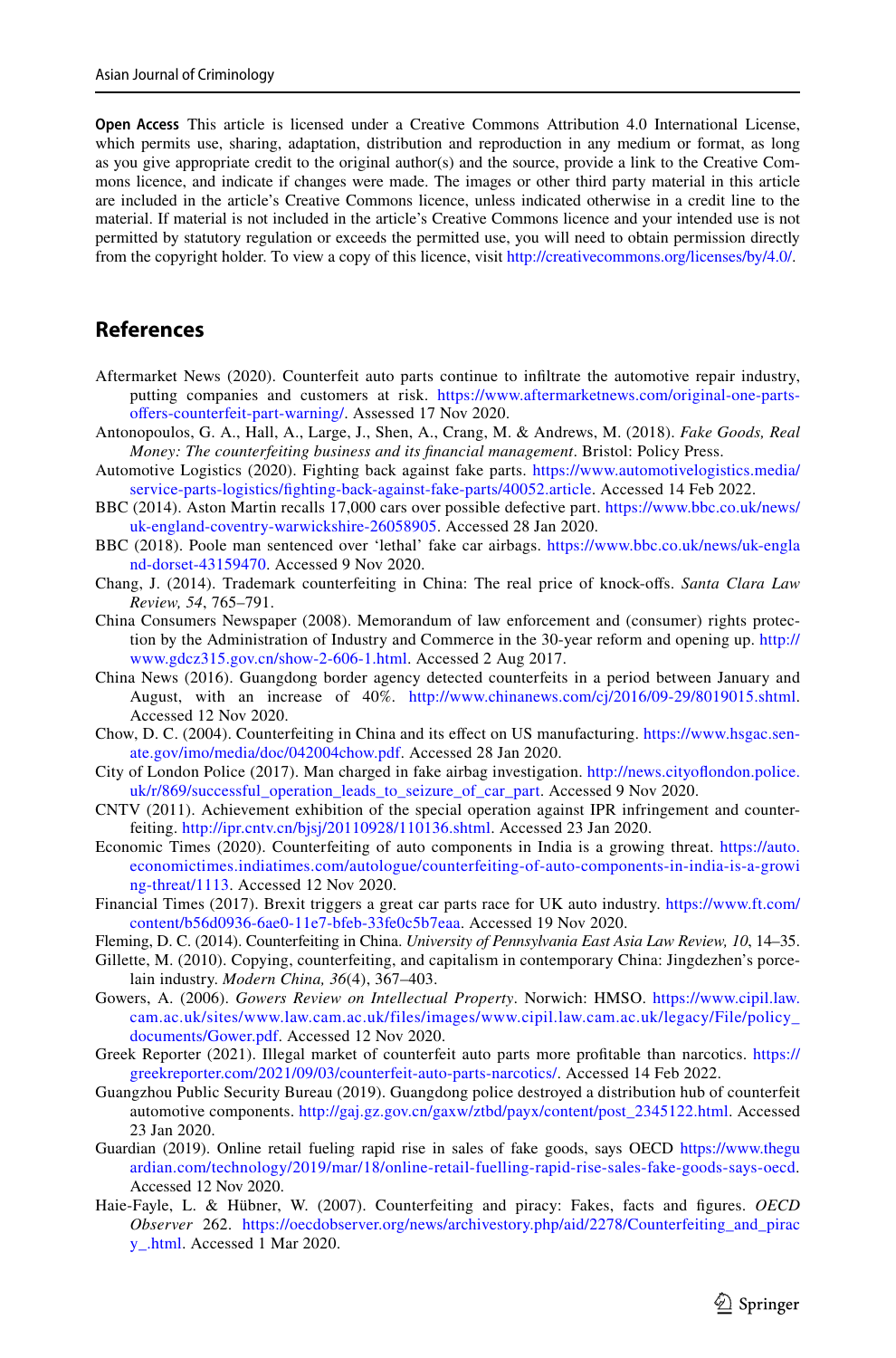- <span id="page-17-17"></span>HFG Law and Intellectual Property (2020). Bordeaux wins landmark case over counterfeits in China. [http://www.hfgip.com/news/bordeaux-wins-landmark-case-over-counterfeits-china?utm\\_source=](http://www.hfgip.com/news/bordeaux-wins-landmark-case-over-counterfeits-china?utm_source=Mondaq&utm_medium=syndication&utm_campaign=LinkedIn-integration) [Mondaq&utm\\_medium=syndication&utm\\_campaign=LinkedIn-integration.](http://www.hfgip.com/news/bordeaux-wins-landmark-case-over-counterfeits-china?utm_source=Mondaq&utm_medium=syndication&utm_campaign=LinkedIn-integration) Accessed 16 Nov 2020.
- <span id="page-17-5"></span>Hindustan Times (2010). Fake auto parts are a big business. [https://www.hindustantimes.com/business/fake](https://www.hindustantimes.com/business/fake-auto-parts-are-a-big-business/story-OabCpctKqs7pi5ilbzOH9L.html)[auto-parts-are-a-big-business/story-OabCpctKqs7pi5ilbzOH9L.html.](https://www.hindustantimes.com/business/fake-auto-parts-are-a-big-business/story-OabCpctKqs7pi5ilbzOH9L.html) Accessed 12 Nov 2020.
- <span id="page-17-9"></span>Hobbs, D., & Antonopoulos, G. A. (2014). How to Research Organised Crime. In L. Paoli (Ed.), *The Oxford Handbook of Organised Crime.* Oxford University Press.
- <span id="page-17-13"></span>Hopkins, D. M., Lewis, T. K., & Turnage, M. T. (2003). *Counterfeiting Exposed: Protecting your brand and consumers*. John Wiley & Sons.
- <span id="page-17-16"></span>Huang, X. (2017). Relationships between overlap legal provisions and their application. *Criminal Science, 3*, 15–38.
- <span id="page-17-18"></span>Huang, Y. & Smith, J. (2018). China's record on intellectual property rights is getting better and better. [https://](https://foreignpolicy.com/2019/10/16/china-intellectual-property-theft-progress/) [foreignpolicy.com/2019/10/16/china-intellectual-property-theft-progress/](https://foreignpolicy.com/2019/10/16/china-intellectual-property-theft-progress/). Accessed 22 Feb 2020.
- <span id="page-17-7"></span>Ifeng News (2016). Guangdong detected 64 cases involving counterfeit goods intended for import and export. [http://inews.ifeng.com/50050092/news.shtml.](http://inews.ifeng.com/50050092/news.shtml) Accessed 12 Nov 2020.
- <span id="page-17-8"></span>Interpol (2014). *Against Organised Crime*. <http://www.interpol.int>. Accessed 3 May 2021.
- <span id="page-17-1"></span>IP Crime Group (2020). IP Crime and Enforcement Report 19/20, Intellectual Property Office. [https://assets.](https://assets.publishing.service.gov.uk/government/uploads/system/uploads/attachment_data/file/913644/ip-crime-report-2019-20.pdf) [publishing.service.gov.uk/government/uploads/system/uploads/attachment\\_data/fle/913644/ip-crime](https://assets.publishing.service.gov.uk/government/uploads/system/uploads/attachment_data/file/913644/ip-crime-report-2019-20.pdf)[report-2019-20.pdf](https://assets.publishing.service.gov.uk/government/uploads/system/uploads/attachment_data/file/913644/ip-crime-report-2019-20.pdf). Accessed 9 Nov 2020.
- <span id="page-17-11"></span>Jinling News (2016). Automotive component shop investigated. [https://wxn.qq.com/cmsid/CSU2016010](https://wxn.qq.com/cmsid/CSU2016010101786201) [101786201.](https://wxn.qq.com/cmsid/CSU2016010101786201) Accessed 23 Jan 2020.
- <span id="page-17-25"></span>Koetse, M. (2021). CHINA MEDIA Uncovering the Secrets of Shanghai's Red Mansion. Uncovering the Secrets of Shanghai's Red Mansion - What's on Weibo [\(whatsonweibo.com\)](http://whatsonweibo.com). Accessed 9 Dec 2021.
- <span id="page-17-21"></span>Lai, K.K.-Y., & Zaichkowsky, J. L. (1999). Brand imitation: Do the Chinese have diferent views? *Asia Pacifc Journal of Management, 16*, 179–192.
- <span id="page-17-27"></span>Leonard, W. N., & Weber, M. G. (1970). Automakers and dealers: A Study of criminogenic market forces. *Law and Society Review, 20*, 407–424.
- <span id="page-17-2"></span>Lewis, K. (2009). The fake and the fatal: The consequences of counterfeits. *The Park Place Economist, 17*(1), 47–58.
- <span id="page-17-22"></span>Lin, Y. J. (2011). *Fake Stuf: China and the rise of counterfeit goods*. Routledge.
- <span id="page-17-24"></span>Lowe, P. (2006). Counterfeiting: Links to organised crime and terrorist funding. *Journal of Financial Crime, 13*(2), 255–257.
- <span id="page-17-23"></span>McDonald, G. M., & Roberts, C. (1994). Product privacy: The problem that will not go away. *Journal of Product and Brand Management, 3*(4), 55–65.
- <span id="page-17-10"></span>McKinsey & Co. (2019). *McKinsey China Auto Consumer Insights, 2019*. McKinsey & Co.
- <span id="page-17-6"></span>OECD & European Union Intellectual Property Office (2019). Trends in Trade in Counterfeit and Pirated Goods. [https://euipo.europa.eu/tunnelweb/secure/webdav/guest/document\\_library/observatory/docum](https://euipo.europa.eu/tunnelweb/secure/webdav/guest/document_library/observatory/documents/reports/trends_in_trade_in_counterfeit_and_pirated_goods/trends_in_trade_in_counterfeit_and_pirated_goods_en.pdf) [ents/reports/trends\\_in\\_trade\\_in\\_counterfeit\\_and\\_pirated\\_goods/trends\\_in\\_trade\\_in\\_counterfeit\\_and\\_](https://euipo.europa.eu/tunnelweb/secure/webdav/guest/document_library/observatory/documents/reports/trends_in_trade_in_counterfeit_and_pirated_goods/trends_in_trade_in_counterfeit_and_pirated_goods_en.pdf) [pirated\\_goods\\_en.pdf](https://euipo.europa.eu/tunnelweb/secure/webdav/guest/document_library/observatory/documents/reports/trends_in_trade_in_counterfeit_and_pirated_goods/trends_in_trade_in_counterfeit_and_pirated_goods_en.pdf). Accessed 2 June 2020.
- <span id="page-17-0"></span>OECD. (1998). *The Economic Impact of Counterfeiting*. OECD.
- <span id="page-17-4"></span>OECD/EUIPO. (2018). *Trade in Counterfeit Goods and Free Trade Zones*. OECD/EUIPO.
- <span id="page-17-26"></span>Pawlicki, P., & Luo, S. (2017). China's cars and parts: Development of an industry and strategic focus on Europe. In J. Drahokoupil (Ed.), *Chinese investment in Europe.* ETUI.
- <span id="page-17-3"></span>Phillips, T. (2005). *Knock Off the Deadly Trade in Counterfeit Goods: The true story of the world's fastest growing crime wave*. Kogan Page.
- <span id="page-17-15"></span>Roberts, D. (2002). Clear sailing for pirates: For now, the WTO can't stop mainland counterfeiters. *Business Week*, July 15:53.
- <span id="page-17-28"></span>Ruggiero, V. (1996). *Organised and Corporate Crime in Europe*. Dartmouth.
- <span id="page-17-29"></span>Ruggiero, V. (1997). Criminals and Service Providers. *Crime, Law and Social Change., 28*, 27–38.
- <span id="page-17-14"></span>Shen, A. (2018). 'Being affluent, one drinks wine': Wine counterfeiting in mainland China. *International Journal for Crime, Justice and Social Democracy, 7*(4). [https://www.crimejusticejournal.com/article/](https://www.crimejusticejournal.com/article/view/1086) [view/1086](https://www.crimejusticejournal.com/article/view/1086). Accessed 2 Mar 2022.
- <span id="page-17-20"></span>Shen, A., & Antonopoulos, G. A. (2013). Restorative justice or what? Restorative justice practice in the Chinese youth justice system. *European Journal of Crime, Criminal Law and Criminal Justice, 21*, 291–315.
- <span id="page-17-19"></span>Shen, A. & Antonopoulos, G. A. (2017). 'No banquet can do without liquor': alcohol counterfeiting in the People's Republic of China. *Trends in Organised Crime, 20*, 273–295.
- <span id="page-17-12"></span>Shen, A., Antonopoulos, G. A., & Von Lampe, K. (2012). The dragon breathes smoke: Cigarette counterfeiting in the People's Republic of China. *British Journal of Criminology, 50*(2), 239–258.